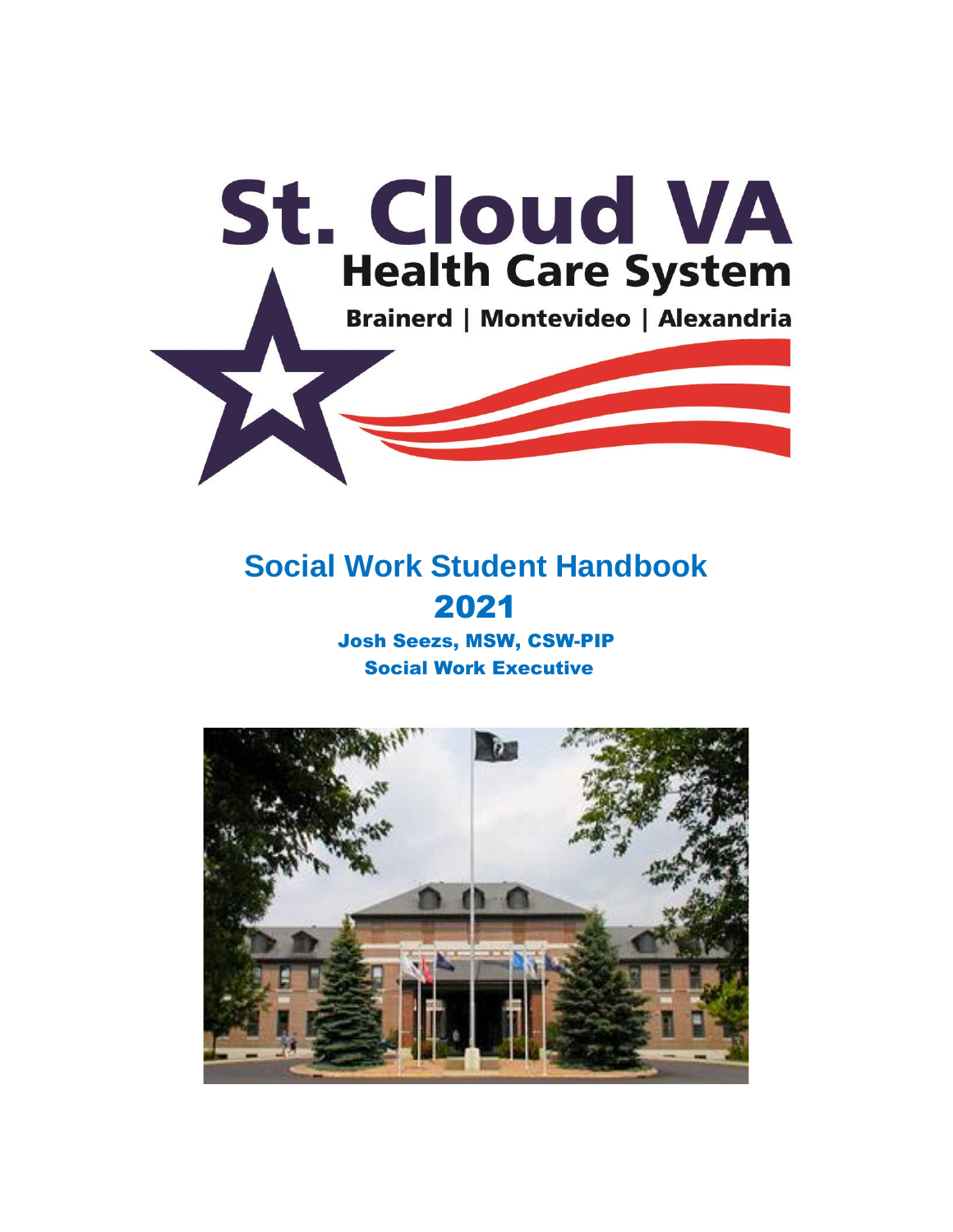# **Table of Contents**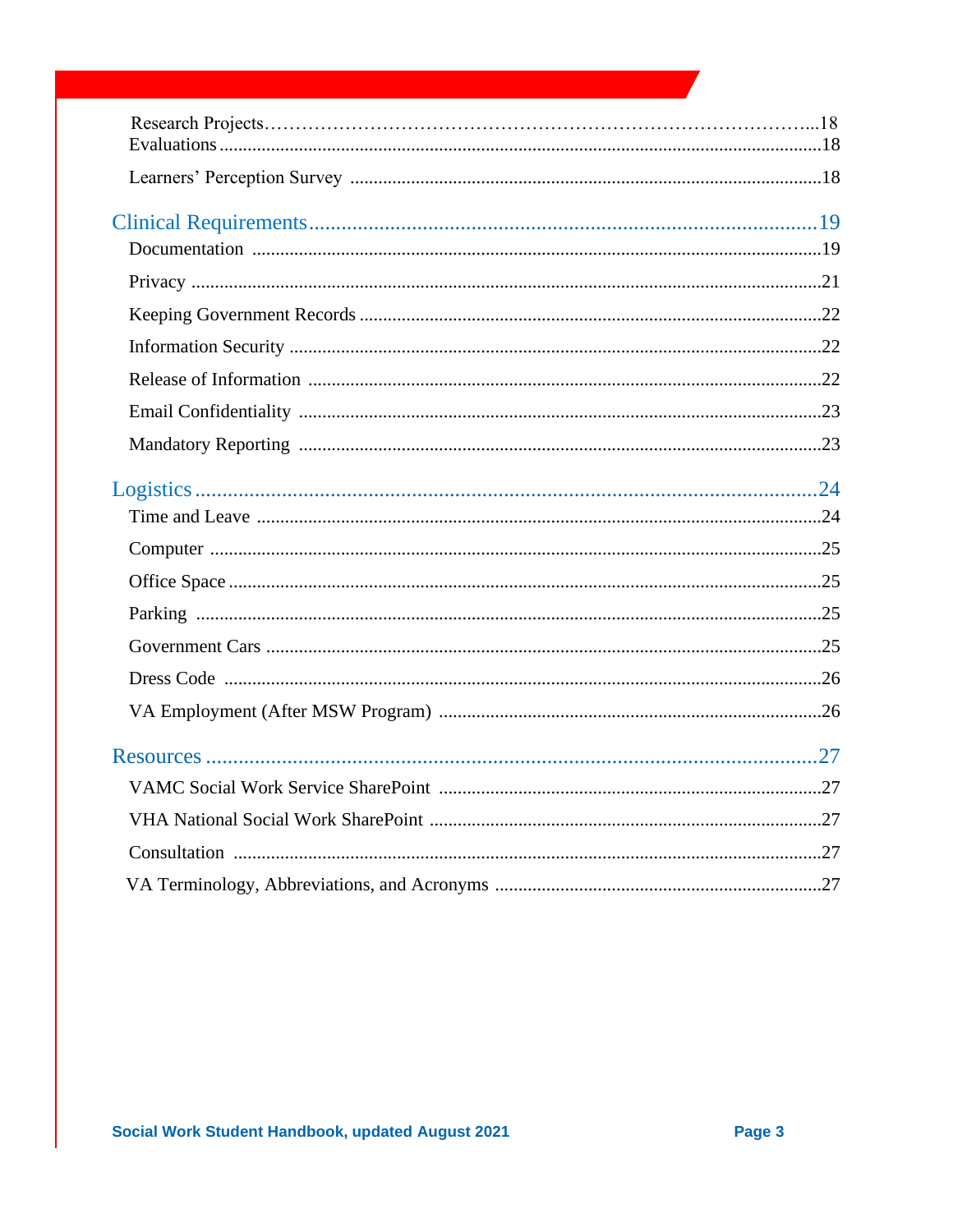# **This Handbook is designed to provide information, resources, and guidance for St. Cloud VA HCS Social Work Students throughout the field placement experience.**

VA Social Workers are committed to training graduate level Masters of Social Work students. The passion and commitment we share with students in the field is generative, building a cadre of highly trained clinical social workers. Those who complete their VA field placement are often VA social workers of the future.

# **Introduction to the VA**

As of 2010, there are 22.7 million living U.S. Veterans, 8 percent of whom are women. Nearly 17 million, or 74 percent, of Veterans served during at least one wartime period. The median age of all living Veterans is 62 years – median age for men is 62, for women it is 48. Vietnam Veterans account for the largest segment of the Veteran population. Veterans, dependents, and survivors make up about 19 percent of America's population. (Department of Veterans Affairs Fact Sheet)

# **VA History \_\_\_\_\_\_\_\_\_\_\_\_\_\_\_\_\_\_\_\_\_\_\_\_\_\_\_\_\_\_\_\_\_\_\_\_\_\_\_\_\_\_\_\_\_\_\_\_\_\_\_\_\_\_\_\_\_\_\_\_\_\_\_\_\_\_\_\_\_\_\_\_\_\_\_\_\_\_\_\_\_\_\_\_\_\_\_\_\_\_\_\_\_\_\_\_\_\_\_\_\_\_\_\_**

The United States has the most comprehensive Veteran's health care system of any nation. The roots of the Department of Veterans Affairs date back to the pilgrims.

*"With malice toward none, with charity for all, with firmness in the right as God gives us to see the right, let us strive on to finish the work we are in to bind up the nation's wounds, to care for him who shall have borne the battle and for his widow, and his orphan, to do all which may achieve and cherish a just and lasting peace among ourselves and with all nations." – Abraham Lincoln*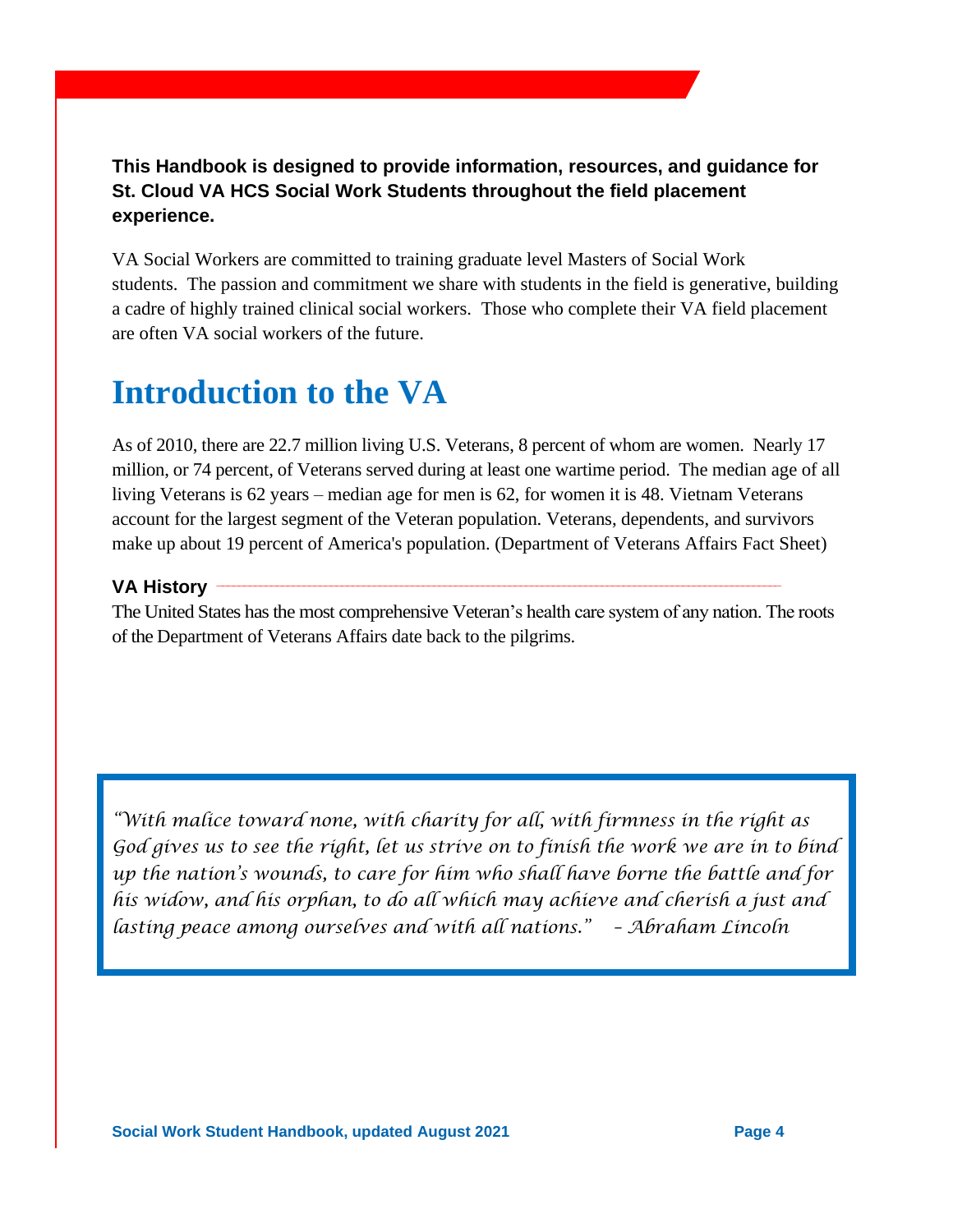| 1636   | • The first law for the support of disabled soldiers was passed by the Pilgrims of Plymouth Colony<br>when they were at war with the Pequot Indians.                                                                                                    |
|--------|---------------------------------------------------------------------------------------------------------------------------------------------------------------------------------------------------------------------------------------------------------|
| 1776   | •Continental Congress began providing pensions to soldiers who were disabled to encourage<br>enlistment during the Revolutionary War.<br>• States and communities also provided direct medical and hospital care to veterans on an individual<br>basis. |
| 1811   | • Federal authorization for domiciliary and medical facilities first occurred                                                                                                                                                                           |
| 1865   | • During the Civil War the motto for the VA was born out of President Lincoln's second<br>inaugural address when he called for "care for him who shall have borne the battle and for<br>his widow and his orphan."                                      |
| 1917   | • The United States entered World War I and established a new system of Veteran's benefits,<br>which included disability compensation, insurance and vocational rehabilitation.                                                                         |
| 1930   | • The Veterans Administration was formed to consolidate and coordinate all veteran activities<br>after the benefits were being administered by three different federal agencies.                                                                        |
| 1944   | • During World War II, the "G.I. Bill" was passed, granting educational benefits to veterans.<br>It is believed that this act had more impact on the American way of life than any bill since<br>passage of the Homestead Act almost 100 years earlier. |
|        | • The Korean (1950-1955) and Vietnam (1964-1975) conflicts brought about more benefits,<br>more services, and more Veterans. The number of VA hospitals rose to 172, along with over<br>400 clinics, nursing homes, and domiciliaries.                  |
| 1989 P | • On March 15, 1989, the Veterans Administration became the Department of Veterans<br>Affairs. The VA was now a cabinet-level agency with a Secretary who reports directly to the<br>President of the United States.                                    |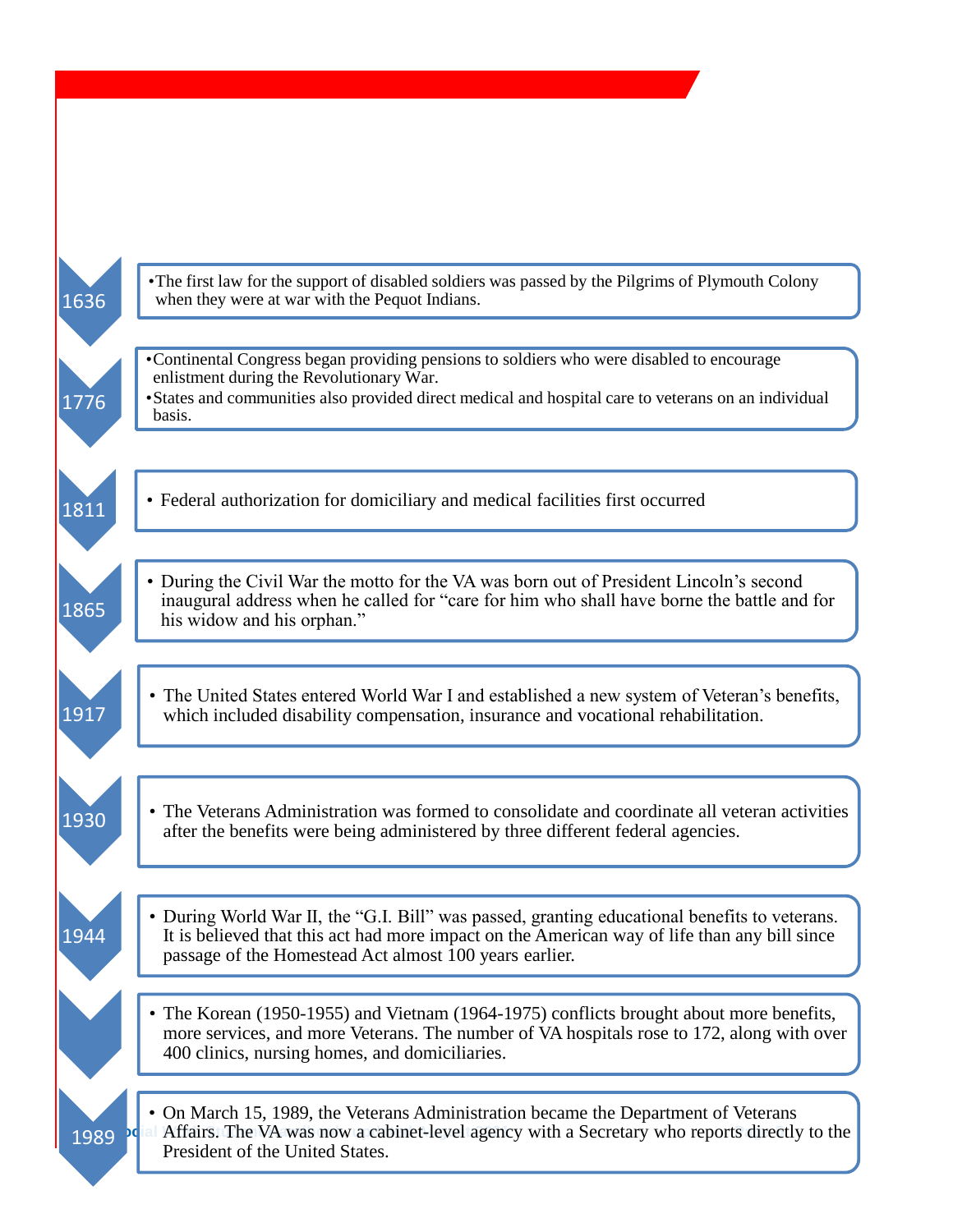## VA Branches and Information **\_\_\_\_\_\_\_**

The Secretary of Veterans Affairs is currently Denis McDonough [Reference:](https://www.va.gov/opa/bios/secva.asp)

VA Central Office in Washington DC gives local regions, or Veteran's Integrated Service Network (VISN), and Health Care System directives that are implemented at the local centers according to needs and processes. [Reference](http://vaww.va.gov/directory/guide/region_flsh.asp?map=0&ID=23)

## **Veterans Health Administration (VHA) \_\_\_\_\_\_\_\_\_\_\_\_\_\_\_\_\_\_\_\_\_\_\_\_\_\_\_\_\_\_\_\_\_\_\_**

Reference: [Healthcare Benefits 2012](http://www.va.gov/healthbenefits/resources/epublications.asp)

### **Veteran Benefits Administration (VBA)** \_\_\_\_\_\_\_\_\_\_\_\_\_\_\_\_\_\_\_\_\_\_\_\_\_\_\_\_\_\_\_\_\_\_\_\_\_\_\_

[Reference:](http://www1.va.gov/opa/publications/benefits_book.asp) Federal Benefits for Veterans and Dependents Book, Department of Veterans Affairs

**For Assistance To Apply For Benefits:** [Reference:](http://www2.va.gov/directory/guide/facility.asp?ID=365) VA Regional Office, St. Paul, Minnesota [Reference:](http://mnveteranservice.org/documents/cvso.html) County Veterans Service Office (CVSO)

#### **National Cemetery Administration (NCA) \_\_\_\_\_\_\_\_\_\_\_\_\_\_\_\_\_\_\_\_\_\_\_\_\_\_\_\_\_\_\_\_\_\_\_\_**

### [Reference](http://www.cem.va.gov/)

## VA and Military Culture

The military has a unique culture and many aspects transfer to the VA facilities, such as certain language uses and authority. Familiarize yourself with this culture and consider how it influences relationships.

[Reference:](http://vaww.visn21.portal.va.gov/sanfrancisco/socialwork/Orientation%20%20Social%20Work/Reference%20Guides%20(Social%20Work%20and%20related)/NG%20and%20Reserves.docx) Guide to Understanding the National Guard and Reserve Forces [Reference](http://www.in.gov/fssa/dmha/files/1._Military_Facts_for_Non.Military_Social_Workers.pdf) Military Facts for Nonmilitary Social Workers [Reference](http://www.familyhomelessness.org/media/72.pdf) Understanding the Experience of Military Families and Their Returning War Fighters: Military Literature and Resource Review



Core Values describe an organization's culture and character, and serve as the foundation for the way individuals interact with each other, as well as with people outside the organization.

## **VA Core Values "I CARE" \_\_\_\_\_\_\_\_\_\_\_\_\_\_\_\_\_\_\_\_\_\_\_\_\_\_\_\_\_\_\_\_\_\_\_\_\_\_\_\_\_\_\_\_\_\_\_\_\_\_\_\_\_\_\_\_\_\_\_\_\_\_\_\_\_\_\_\_\_\_\_\_\_\_\_\_\_\_\_\_\_**

**I**ntegrity **–** Act with high moral principle. Adhere to the highest professional standards. Maintain the trust and confidence of all with whom I engage.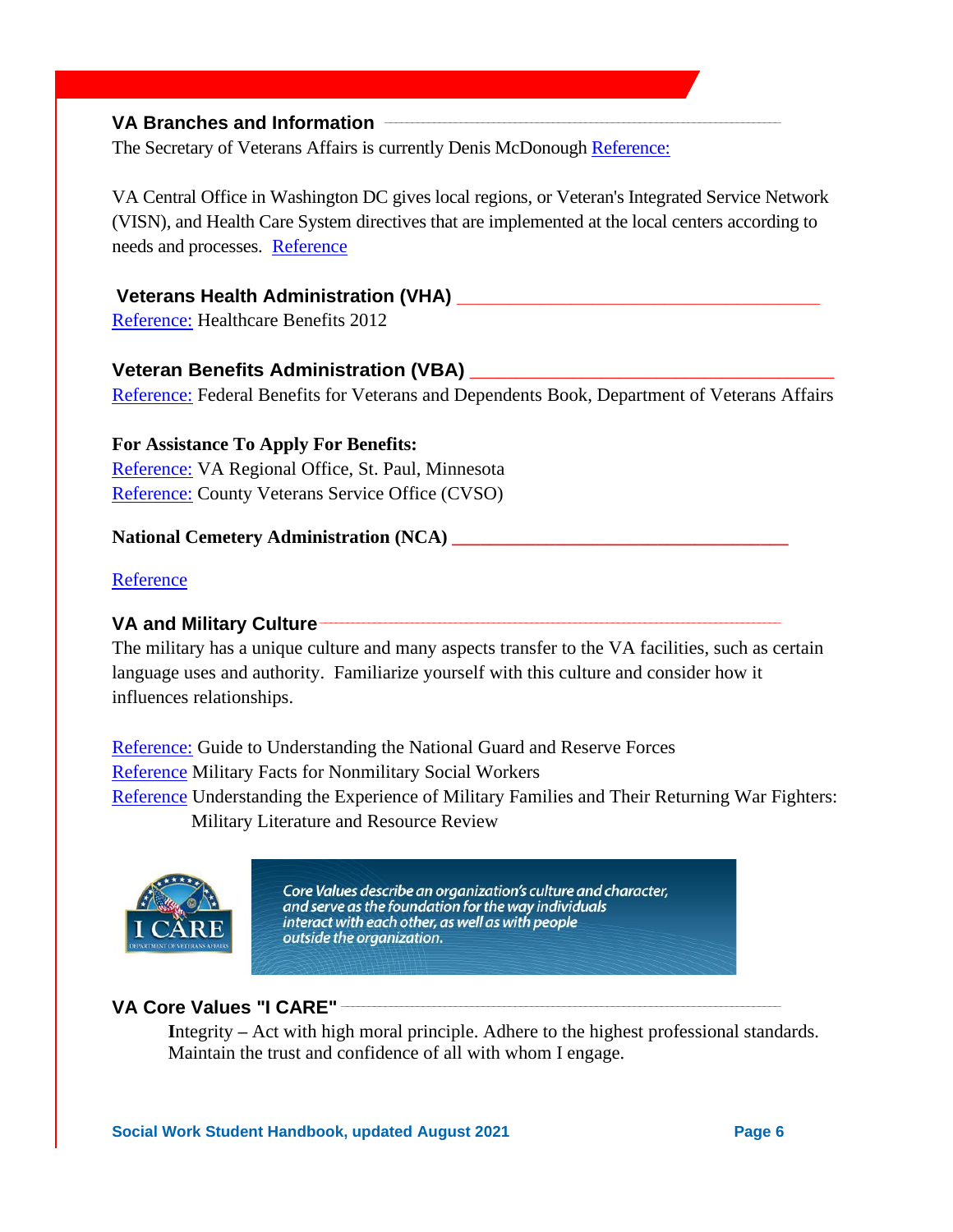**C**ommitment – Work diligently to serve Veterans and other beneficiaries. Be driven by an earnest belief in VA's mission. Fulfill my individual responsibilities and organizational responsibilities.

**A**dvocacy – Be truly Veteran-centric by identifying, fully considering, and appropriately advancing the interests of Veterans and other beneficiaries.

**R**espect – Treat all those I serve and with whom I work with dignity and respect. Show respect to earn it.

**E**xcellence – Strive for the highest quality and continuous improvement. Be thoughtful and decisive in leadership, accountable for my actions, willing to admit mistakes, and rigorous in correcting them.

# **Cultural Competency \_\_\_\_\_\_\_\_\_\_\_\_\_\_\_\_\_\_\_\_\_\_\_\_\_\_\_\_\_\_\_\_\_\_\_\_\_\_\_\_\_\_\_\_\_\_\_\_\_\_\_\_\_\_\_\_\_\_\_\_\_\_\_\_\_\_\_\_\_\_\_\_\_\_\_\_\_\_\_\_\_\_\_\_\_\_\_**

Cultural competency, identification, diversity, and inclusion are all current terms to describe and identify ways to address and work within the context of difference. These issues will arise in supervision and with client relationships. You will need to consider when you raise the issues in your work and your own multicultural knowledge and awareness.



# **St. Cloud VA HCS Vision and Mission-**

**Mission:** St. Cloud VA Health Care System exists to honor America's Veterans by providing exceptional health care that improves their health and well-being.

**Vision**: St. Cloud VA Health Care System will be a patient-centered, integrated health care system for Veterans, providing excellent health care research and education, an organization where people choose to work; an active community partner and a backup for national emergencies.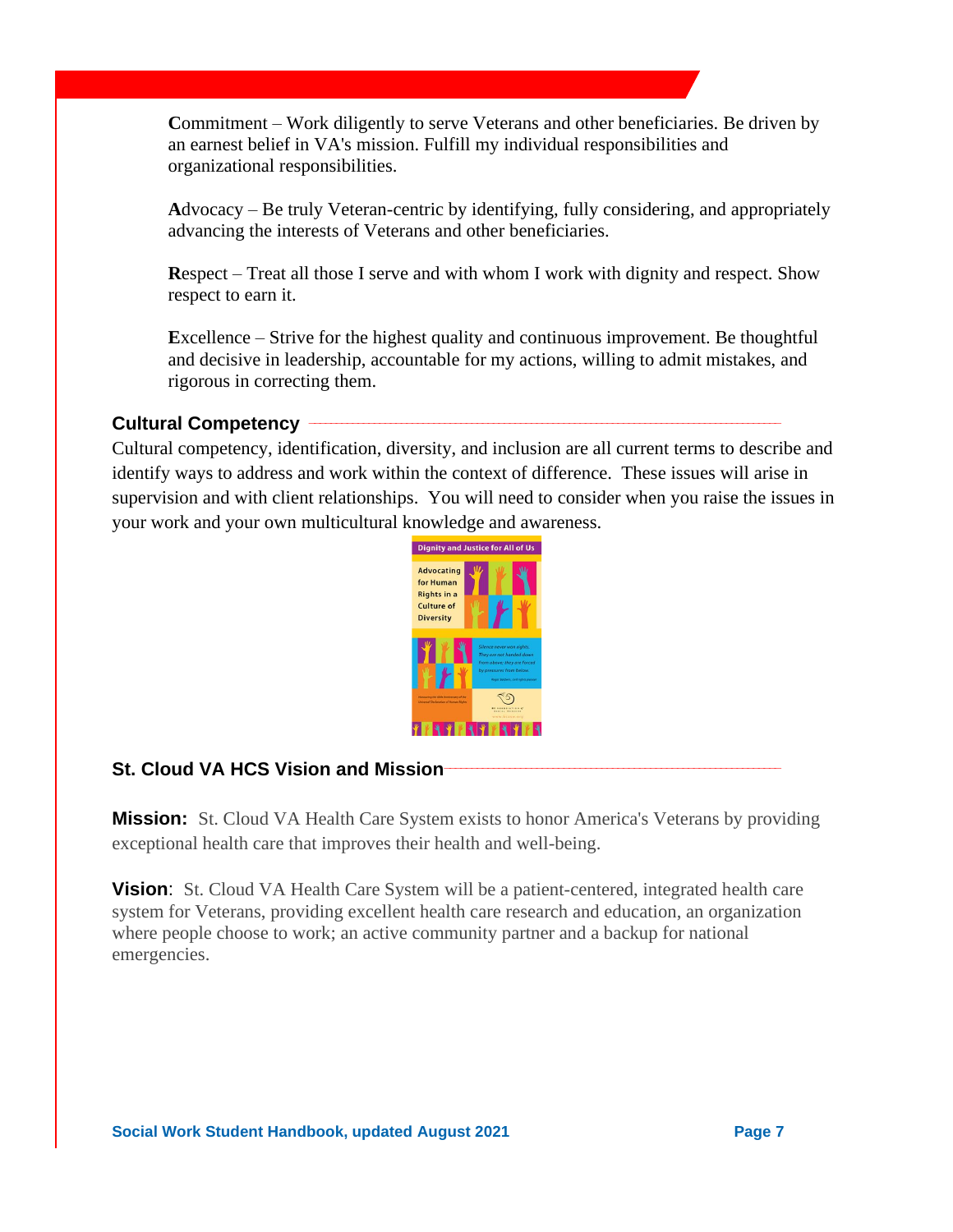## **Overview of the St. Cloud VA HCS Facility**

St. Cloud VA HCS St. Cloud Website [http://www.stcloud.va.gov](http://www.stcloud.va.gov/)

The St. Cloud VA Health Care System began serving Veterans in 1924 and now delivers care to more than 37,000 Veterans in the upper Midwest region.

Areas of care include primary and specialty care, mental health care, surgical and specialty care, urgent care, acute psychiatric care, telemedicine, extended care and rehabilitation, imaging**,**  laboratory and pharmacy services. [Reference](http://www.stcloud.va.gov/services/socialwork.asp)

The leadership of the St. Cloud VA Health Care Center is the Health Care System Director, Associate Director, Chief of Staff, and Nurse Executive.

# **Important Information**

**VISN**: 23 **Station**: 656 **Address**: 4801 Veterans Drive St. Cloud, MN 56303 **Main Phone**: 320 252-1670

**Email**: your [firstname.lastname@va.gov](mailto:firstname.lastname@va.gov) (such as connie.selden@va.gov) \*You may have a number after your name if there is an identical name in the VHA system

Log In: PIV card OR VHASTC + first 5 letters last name and first initial (such as VHASTCSELDEC) or email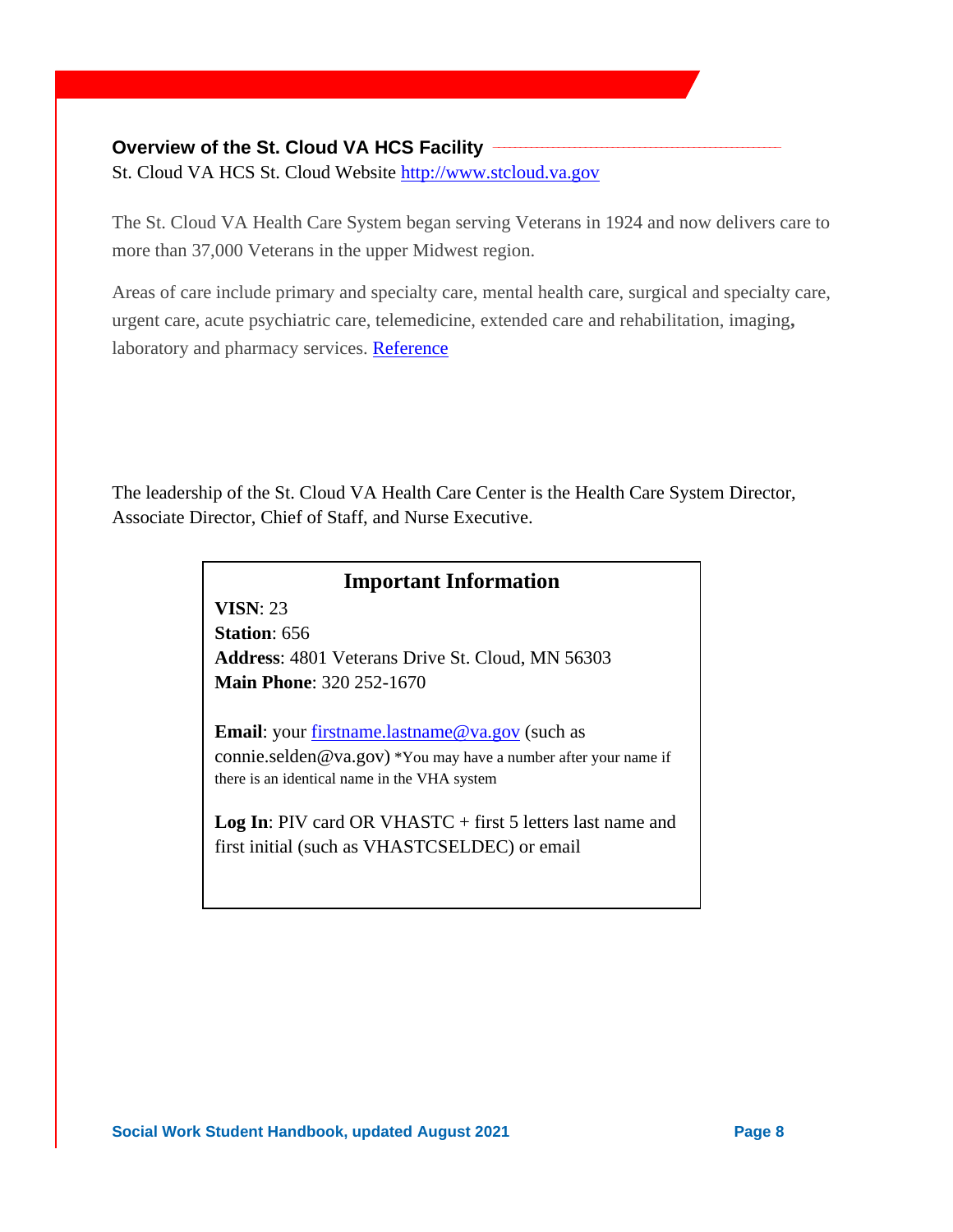# Community-Based Outpatient Clinics (CBOCs)

# **Max J. Beilke Community Based Outpatient Clinic**



515 22nd Avenue East Alexandria, MN 56308

**Phone:** 320-759-2640

Brainerd Community Based Outpatient Clinic



722 NW 7th Street Brainerd, MN 56401

**Phone:** 218-855-1115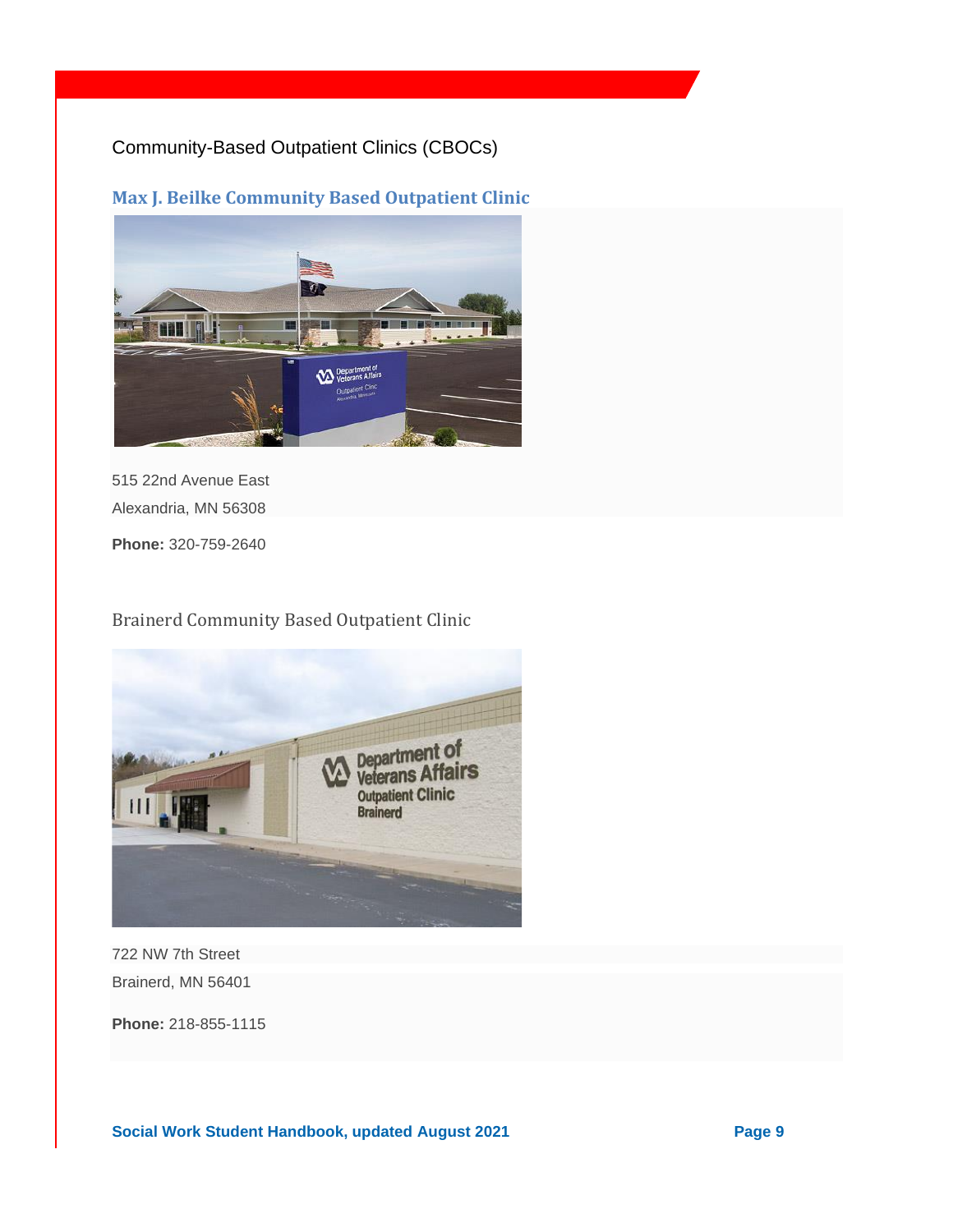## Montevideo Community Based Outpatient Clinic



1025 North 13th Street Montevideo, MN 56265

**Phone:** 320-269-2222

## Social Work in the VA –

Veterans Bureau General Order dated June 16, 1926, established the Social Work program in the Veterans Bureau, outlining its organization and functions. The first year staffing consisted of 36 social workers. Today the Veterans Health Administration employs over 11,000 Masters prepared social workers. ("VA Clinical Social Work" 2010) In addition to being the largest health care system in the country, VHA is also the nation's largest employer of master's prepared social workers. A master's degree in social work (MSW) is required for clinical social work positions in the VA. An advanced degree has become the standard. Supervisory and administrative positions require advanced experience. All States and the District of Columbia have some licensure, certification, or registration requirement, but the regulations vary.

**Mission:** The mission of VA Social Work is to maximize health and well-being, through the use of psychosocial interventions for Veterans, Families and Caregivers.

**Vision:** VA Social work will be the preeminent leader, setting standards for innovative psychosocial care and treatment.

**Social Work Student Handbook, updated August 2021 Page 10**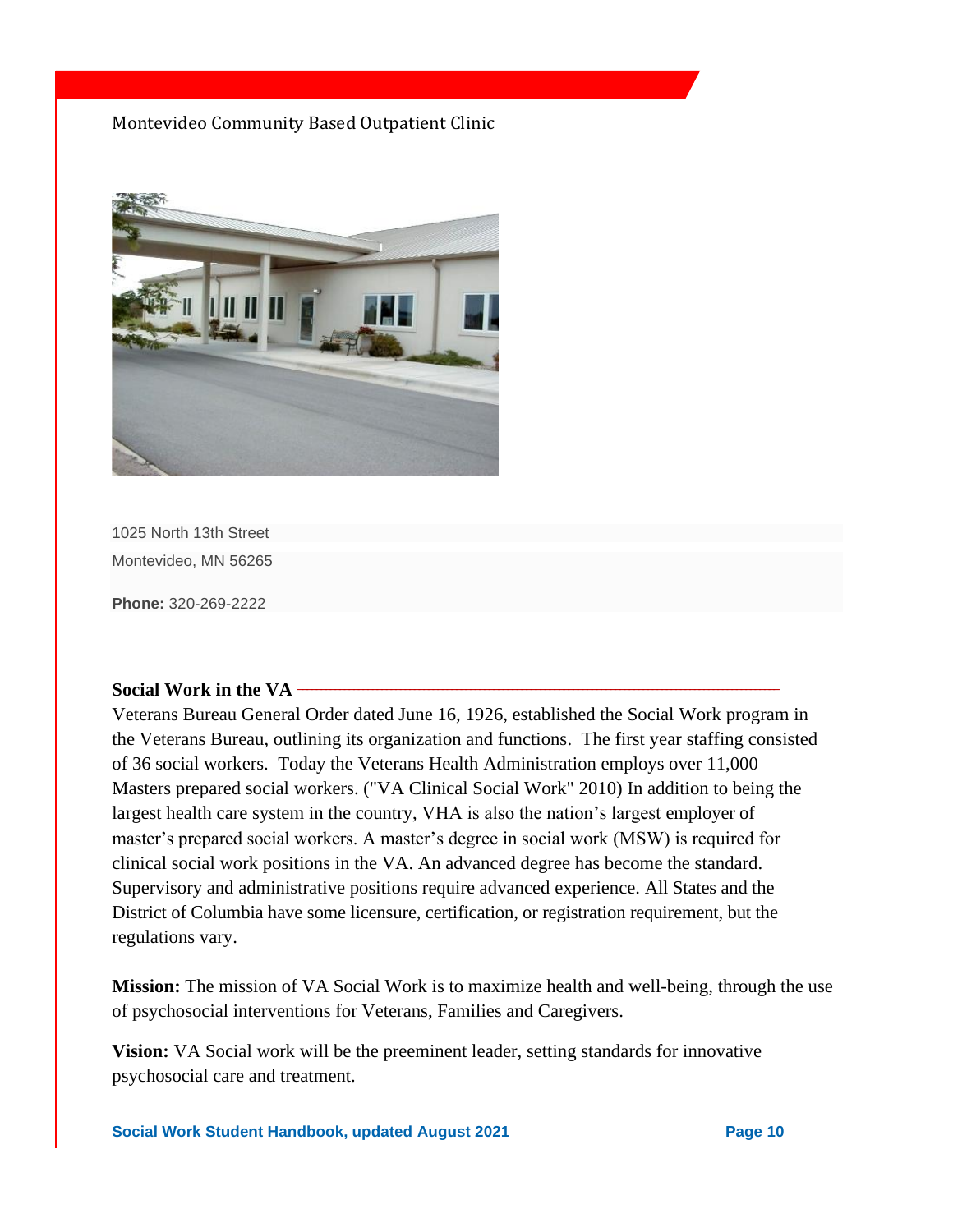This will be accomplished by developing and maintaining integrated quality programs in patient centered care, informed and evidence based practices, community partnerships, research, education, health promotion and disease prevention.

**Values:** VA Social Workers are advocates for the optimal health and well-being of Veterans, Families and Caregivers. Our Core Values are to:

- Respect the dignity and worth of the individual.
- Appreciate the Veteran within his or her family and socio-cultural environment.
- Empower the Veteran as the primary member of their health care team.
- Respect the distinctive role and expertise of each member of the health care team with the Veteran at the center.
- Advocate for systems changes that are responsive to Veterans' evolving needs with a focus on at-risk populations.
- Promote a learning environment that fosters knowledge, enhances clinical social work practice, and advances leadership and administrative excellence.
- Exemplify and model the highest professional and ethical standards.
- Promote conscientious stewardship of organizational and community resources.

The National Social Work in the VA is coordinated by the Chief Consultant of Care Management and Social Work Services and the National Director of Social Work, part of the Office of Patient Care Services. This office provides direction for new programs and requirements for all social workers in the VA.

VA Clinical Social Work brochure



Social Work brochure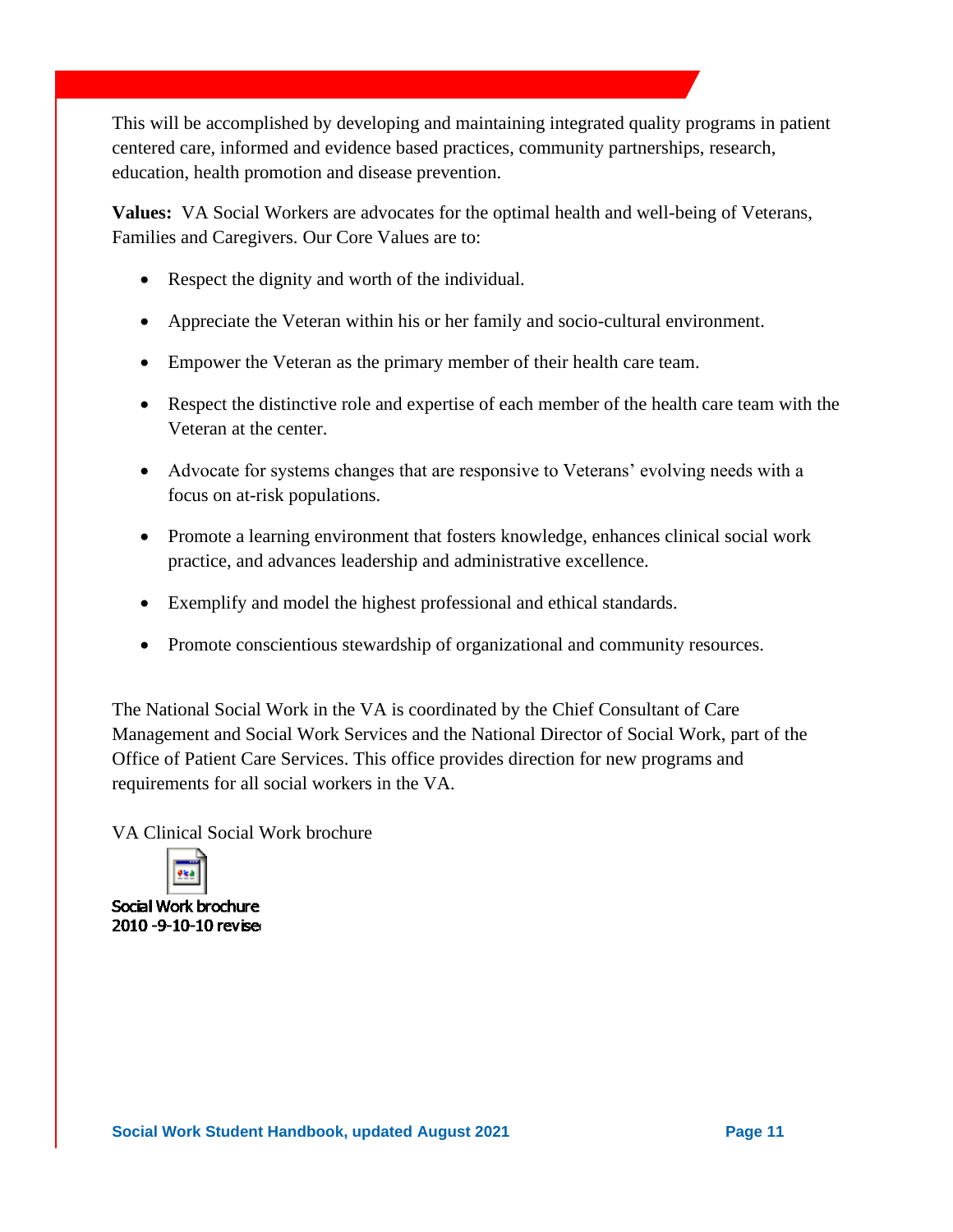## St. Cloud VA HCS Social Work<sup>---------</sup>

At the St. Cloud VA HCS, social workers are assigned to or assist in the following programs in the patient care service lines:

The **Mental Health Service Line** includes the Mental Health Clinic (MHC), the Psychiatric Intensive Care Unit**,** Outpatient Substance Use Disorder (SUD) Program, Primary Care-Mental Health Integration (PC-MHI) Program, Mental Health Intensive Case Management (MHICM) Program, Psychosocial Rehabilitation Recovery (PRRC) Program, Operation Enduring Freedom/Operation Iraqi Freedom/Operation New Dawn (OEF/OIF/OND) Program, Military Sexual Trauma (MST) Program, Suicide Prevention Program, and Local Recovery Program. The Mental Health Residential Rehabilitation Treatment Program (RRTP) includes the Mental Health/Continuum of Care track (mental health and/or substance use), Post-Traumatic Stress Disorder Program track (PTSD track), and Independent Living Skills (ILS). The Healthcare for Homeless Veterans Program (HCHV) includes the Housing and Urban Development-VA Supported Housing (HUD-VASH) Program, Transitional Housing, Contract Residential, Homeless Outreach, and Veterans Justice Outreach/Health Care for Reentry Veterans (VJO/HCRV) Programs, and other programs and services.

The **Extended Care and Rehabilitation Service Line** includes the Community Living Center, Home Based Primary Care, Polytrauma-Traumatic Brain Injury Program, Spinal Cord Injury & Disorders Program, Visual Impairment Services Team, Caregiver Support Program, GEM Clinic, Adult Day Health Care, Hospice and Palliative Care Program, and Contract Nursing Homes, Rehabilitation Services, and other programs and services.

The **Primary & Specialty Medicine Service Line** includes general preventive health care, management of chronic diseases, consultations for specialty medicine services, urgent care services, home care telehealth, the women's health clinic, the chronic pain management clinic, and other programs and services.

The **Surgical and Specialty Care Service Line** includes ambulatory surgery services, audiology, cardiology, dentistry, optometry, podiatry, urology, wound care, and other programs and services.

Social Workers fill many vital and interesting positions and roles. In your internship, you will begin to learn the multiple types and levels of social work positions at the St. Cloud VA HCS, particularly through shadowing assignments. Be curious; ask a VA Social Worker about her/his work.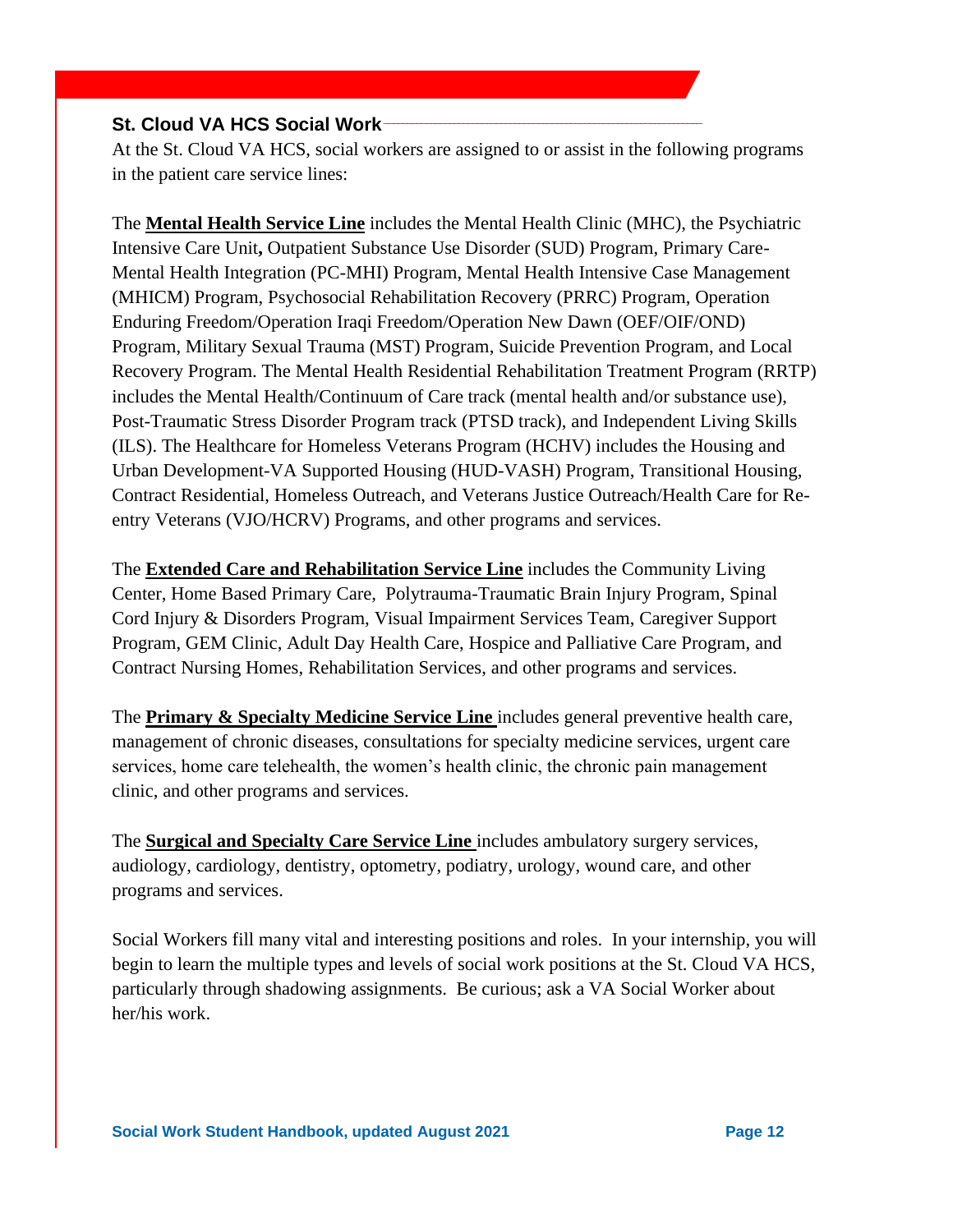# **The Social Work Student Program**

## **Associated Health Professions in the VA and Stipends \_\_\_\_\_\_\_\_\_\_\_\_\_\_\_\_\_\_\_\_\_\_\_\_\_\_\_\_\_\_\_\_\_**

Many universities and colleges with social work programs have affiliation agreements for students to complete field placements at VA facilities. Contact your local university or college Field Placement Coordinator to inquire if your school has an affiliation agreement with a VA facility in your geographic area.

Some VA facilities have stipends available for students completing field placements.

# **The Role of the Field Instructor (FI) \_\_\_\_\_\_\_\_\_\_\_\_\_\_\_\_\_\_\_\_\_\_\_\_\_\_\_\_\_\_\_\_\_\_\_\_\_\_\_\_\_\_\_\_\_\_\_\_\_\_\_\_\_\_\_\_\_\_\_\_\_\_\_\_\_**

The field instructor is the teacher, guide, facilitator and advocate for the student. "It is the FI who is expected to teach the student how to understand and to practice the art and science of professional social work. This means helping the student develop a high level of knowledge and of skill that is consciously based on theory and principles- a critical mind and a vocational identity." (Siporin "The Process of Field Instruction" in Quality Field Instruction in Social Work Education, 1982)

Your assigned FI will be your primary contact and source of supervision, though you may have other preceptors assigned for additional programs or projects.

# The Role of the Task Supervisor (TS)  $-$

 A Task Supervisor may be designated by the Field Instructor or the St. Cloud VA Social Work Student Education Committee to assume specific responsibilities for a student's learning on a particular assigned task, project, or experience. The Task Supervisor does not replace the Field Instructor, and will work in collaboration with the Field Instructor to ensure that your learning goals are being met and regular feedback is provided.

# The Role of the Social Work Executive -

The Social Work Executive serves as the liaison with Schools of Social Work, coordinates interviewing and selection of students, coordinates selection and education of and collaboration with FIs, and MAY lead at least monthly group supervision. He/she is your resource for consultation. Please discuss any concerns or potential problems right away with the FI and/or Social Work Executive before it becomes a bigger issue. Additionally, all inquiries from schools and requests for internships should come through the Social Work Executive to make sure we have the paperwork and processes in place.

Your FI will provide program/site specific orientation in the beginning of your internship:

- Introductions to key multidisciplinary staff
- Program structure, objectives, and processes.
- Logistics: Schedule of meetings, groups, and supervision; work/office space; keys.

**Social Work Student Handbook, updated August 2021 Page 13**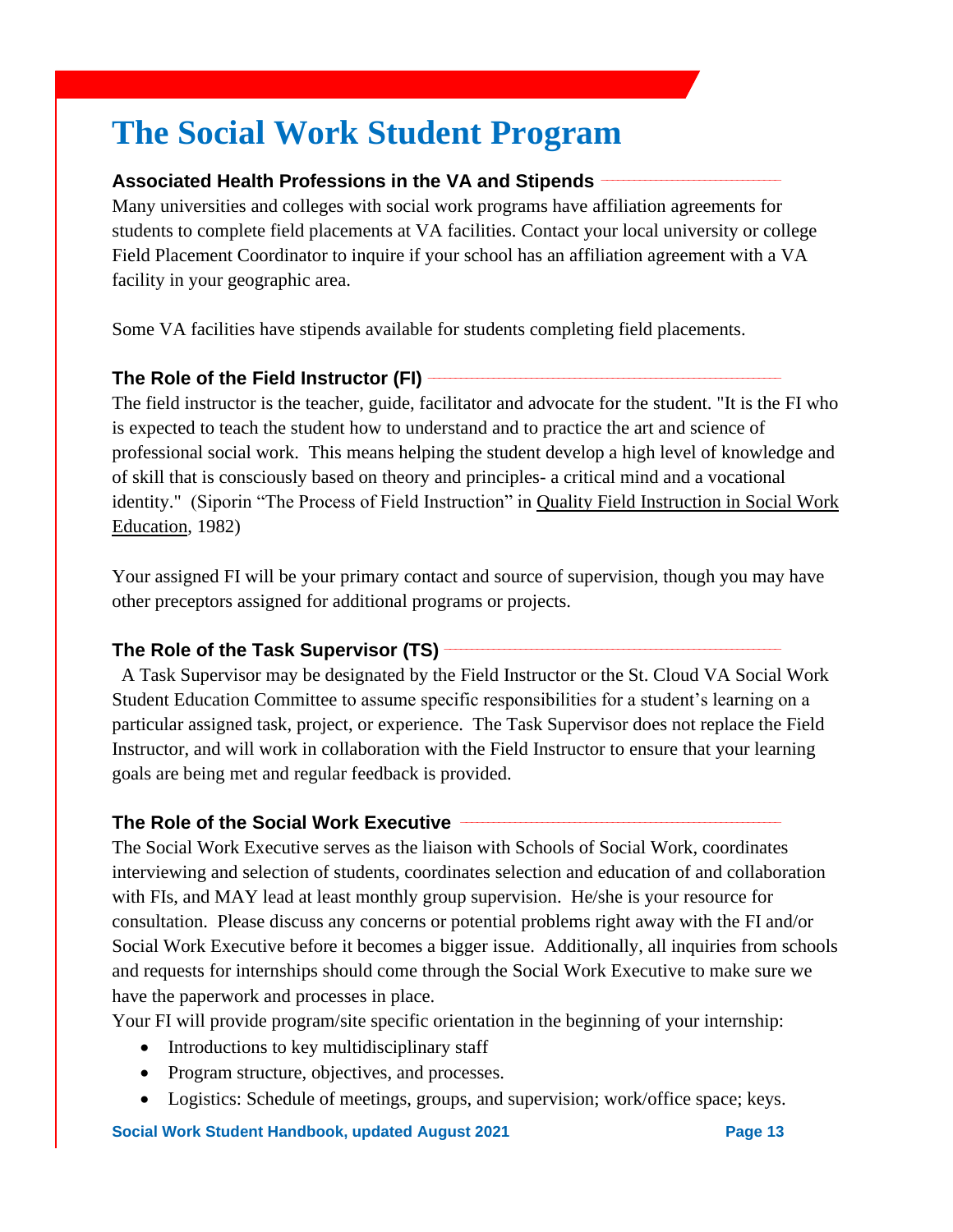## Orientation –

You will be contacted to arrange a schedule for your first few days, to gain computer access, complete CPRS Training, complete TMS Training, get keys (St. Cloud only), meet with the Social Work Executive, and pick up your PIV Card (ID Badge).

#### **Badges** ————

Photo Identification Badges are provided to all St. Cloud VA Health Care System employees, students, volunteers, without compensation (WOC) personnel, and contractors. Badges serve to identify Health Care System staff to patients and visitors and are a necessary means of maintaining security within the facility and CBOC clinics.

You are responsible to:

- 1. Report the loss of the photo identification badge.
- 2. Get a temporary badge from Police Service if you forget your ID badge.
- 3. Turn in your badge to Police Service upon termination of your field placement.
- 4. Complete a clearance form at the end of placement.

**Badges MUST be worn while on the premises of this Health Care System (or any other Health Care System within VISN 23). Badges must be worn above the waist and visible**.

## Learning Agreement / Plan / Contracts ——————

The Learning Agreement is usually required by your School of Social Work. It details learning goals and objectives as well as specific case requirements and learning needs. Make it a meaningful tool by putting time, attention, and most importantly, discussion with your FI, into it at the beginning of the social work student process and throughout placement.

# Student's Responsibilities **\_\_\_\_\_\_\_\_\_\_\_\_\_\_\_\_\_\_\_\_\_\_**

- 1. Maintain the ethical standards and values of the Social Work profession.
- 2. Participate in the Student Orientation program; review orientation materials provided.
- 3. Proactively participate in the weekly supervision with field instructor; these are designed for group interaction and learning.
- 4. Function in a manner consistent with VHA, HCS, and Social Work policies and procedures, and NASW Social Work Code of Ethics.

[Reference:](https://www.socialworkers.org/About/Ethics/Code-of-Ethics/Code-of-Ethics-English) The NASW Code of Ethics is an excellent guide to review and discuss with your FI.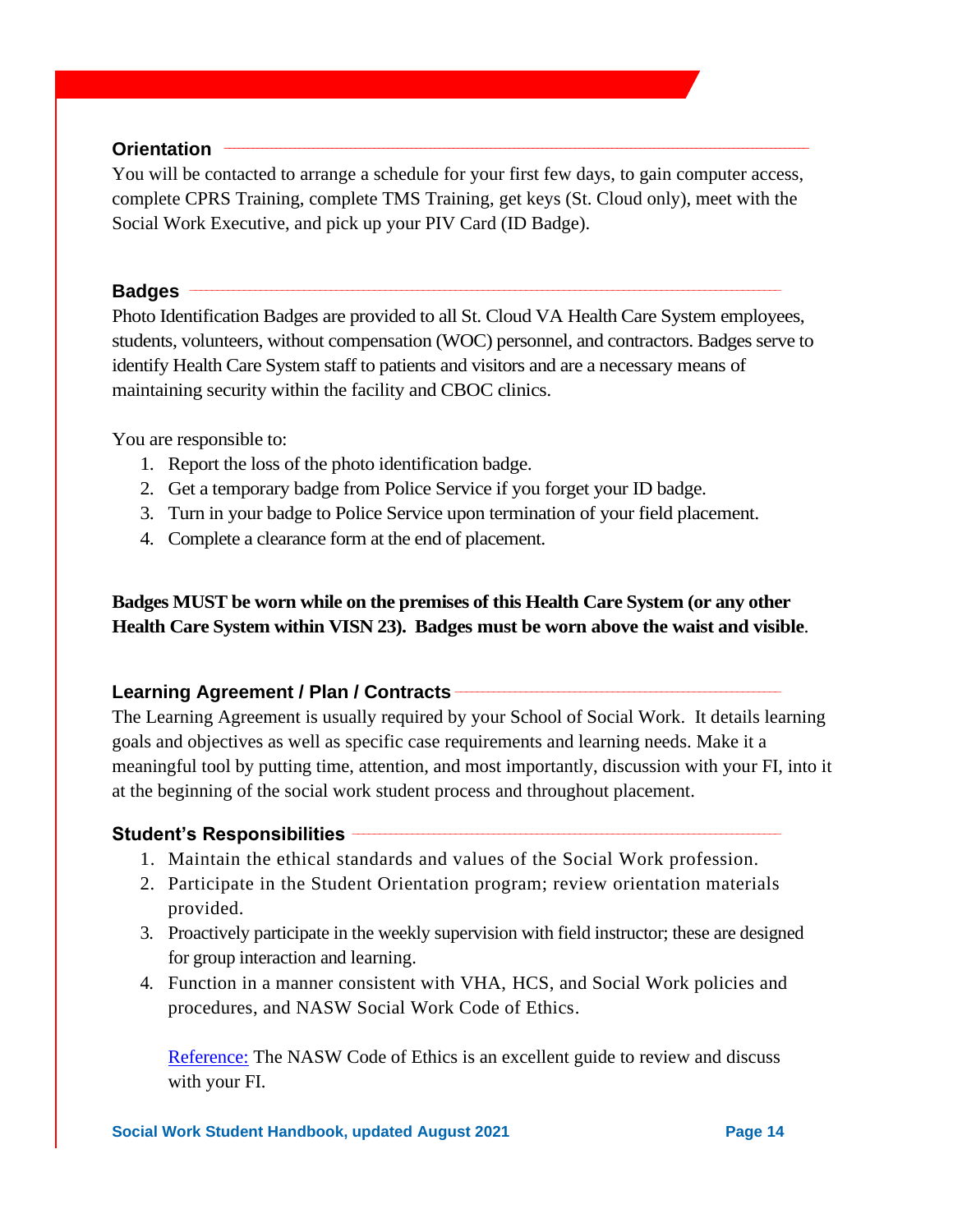- 5. Maintain communication with your FI regarding all clinical practice, administrative, and ethical issues encountered in the field placement. Discuss any difficulties that arise within the field placement with your FIs proactively.
- 6. Actively participate in the learning process by identifying learning needs and goals, providing agenda and case material prior to supervision, completing assigned tasks and attending required meetings.
- 7. Notify the FI of all medical record entries so that they can be reviewed and co-signed.
- 8. Be proactive and communicative about your educational needs/desires with the FI and/or Social Work Executive.
- 9. Complete direct patient care charting within required time lines.
- 10. Do NOT download or copy any patient records.
- 11. Request any changes in your schedule necessitated by illness, personal emergency, educational conferences or any other planned or unexpected leave. Coordinate any hours that needs to be made-up if missed and assures that the required field hours are met.

# **St. Cloud VA HCS Student Competencies\_\_\_\_\_\_\_\_\_\_\_\_\_\_\_\_\_\_\_\_\_\_\_\_\_\_\_\_\_\_\_\_**

There will be a number of competencies you will achieve while at the VA, some that are required by the VA and some related directly to your Learning Agreement/Plan/Contract. Your FI will work with you on orienting you to and measuring these competencies. These competencies will be reviewed at the beginning, middle and at the end of your field placement.

## **Individual Supervision**

One hour of weekly supervision is required. You should come prepared to supervision with your agenda, questions, and issues each week. Take responsibility for your own learning and address concerns and barriers directly with your FI.

## Level of Supervision -

The VHA Handbook 1400.04 "Supervision of Associated Health Trainees" provides all the requirements for supervision for students. http://www.va.gov/vhapublications/ViewPublication.asp?pub\_ID=1754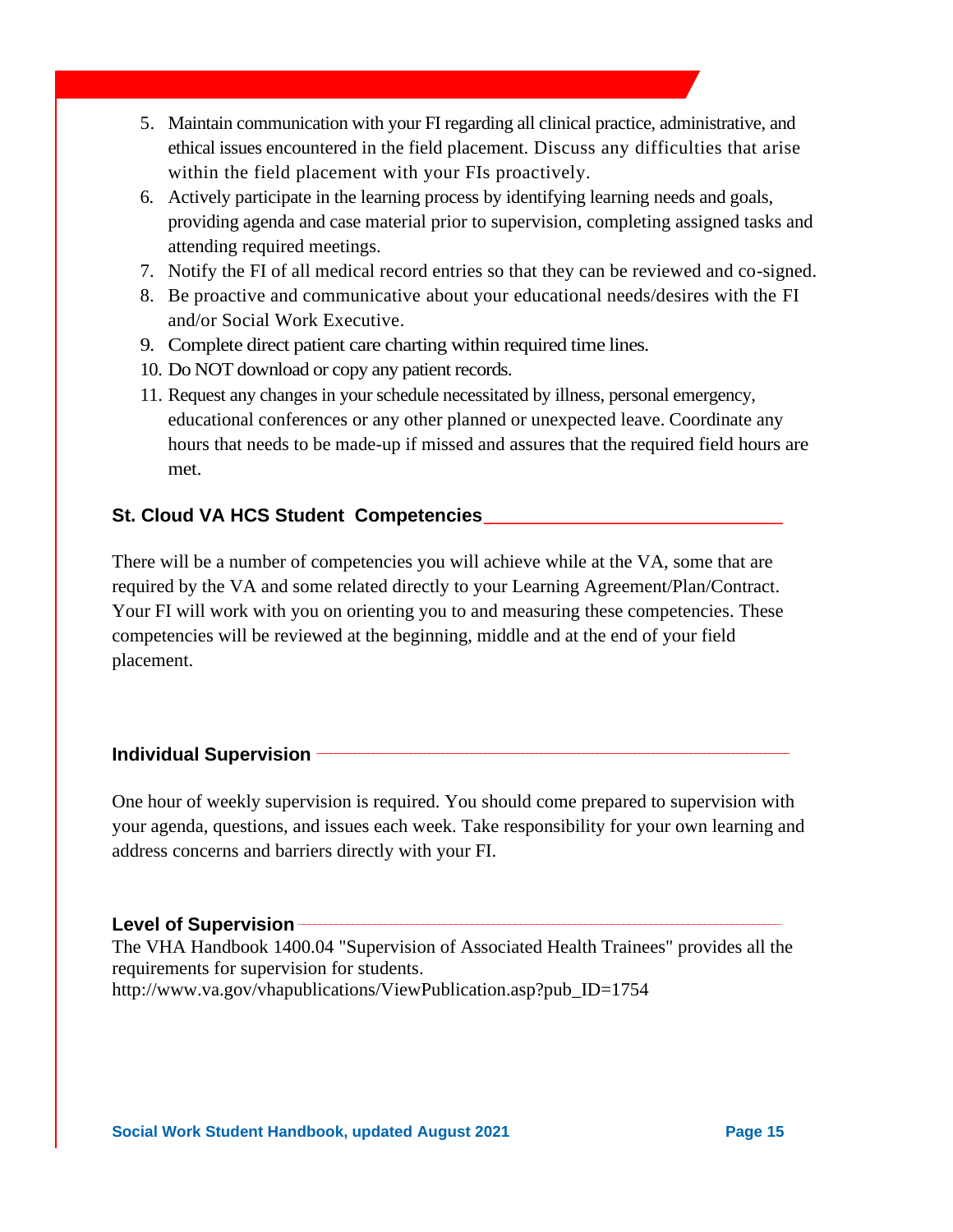## **GRADUATED LEVELS OF RESPONSIBILITY**

- 1. As part of a field placement, students earn progressive responsibility for the care of Veterans. The determination of a student's ability to provide direct care to Veterans without a supervising practitioner physically present, or to act in a teaching capacity, is based on documented evaluation of the student's clinical experience, judgment, knowledge, and technical skill. The Field Instructor or Social Work Executive assigns levels of responsibilities for each student by describing in detail the clinical activities that the student may perform and makes the description available to the student, Field Instructor, and, as needed, other staff who interact with the student. Supervising practitioners must provide the type of supervision commensurate with the trainee's assigned Graduated Level of Responsibility.
- 2. Ultimately, the Field Instructor determines which activities the student will be allowed to perform within the context of assigned levels of responsibility. The overriding consideration in determining assigned levels of responsibility must be safe and effective care of the Veteran.
- 3. The type of supervision provided must be congruent with:
	- a. The assigned level of responsibility,
	- b. A documented decision by the Field Instructor that the student is sufficiently experienced and skilled for the level of supervision provided.
- 4. There are three general types of supervision:
	- a. Room. The Field Instructor or supervising practitioner is physically present in the same room while the trainee is engaged in direct health care activities.
	- b. Area. The Field Instructor is in the same clinic or treatment area and is immediately accessible to the student. The Field Instructor meets and interacts with Veterans as needed. The student and Field Instructor discuss, plan, or review evaluation and treatment. Area supervision is available only when the trainee has formally been assigned a Graduated Level of Responsibility commensurate with this type of supervision.
	- c. Available. Services are furnished by the student under the Field Instructor's guidance. The Field Instructor's presence is not required during services, but the Field Instructor must be in the facility, available immediately by phone or pager, and able to be physically present as needed.
- 5. In addition, Field Instructors will review and co-sign all CPRS documentation by the social work student.
- 6. Home and community visits occur as a part of VA special programs such as Home-Based Primary Care (HBPC), Mental Health Intensive Case Management (MHICM), and others. Trainees participating in community or home visits must have received orientation and training pertaining to the handling of emergency situations and related VA program policies and procedures. Additionally, as outlined in VHA Handbook 1141.01, Home-Based Primary Care Program, supervising practitioners are expected to educate students from multiple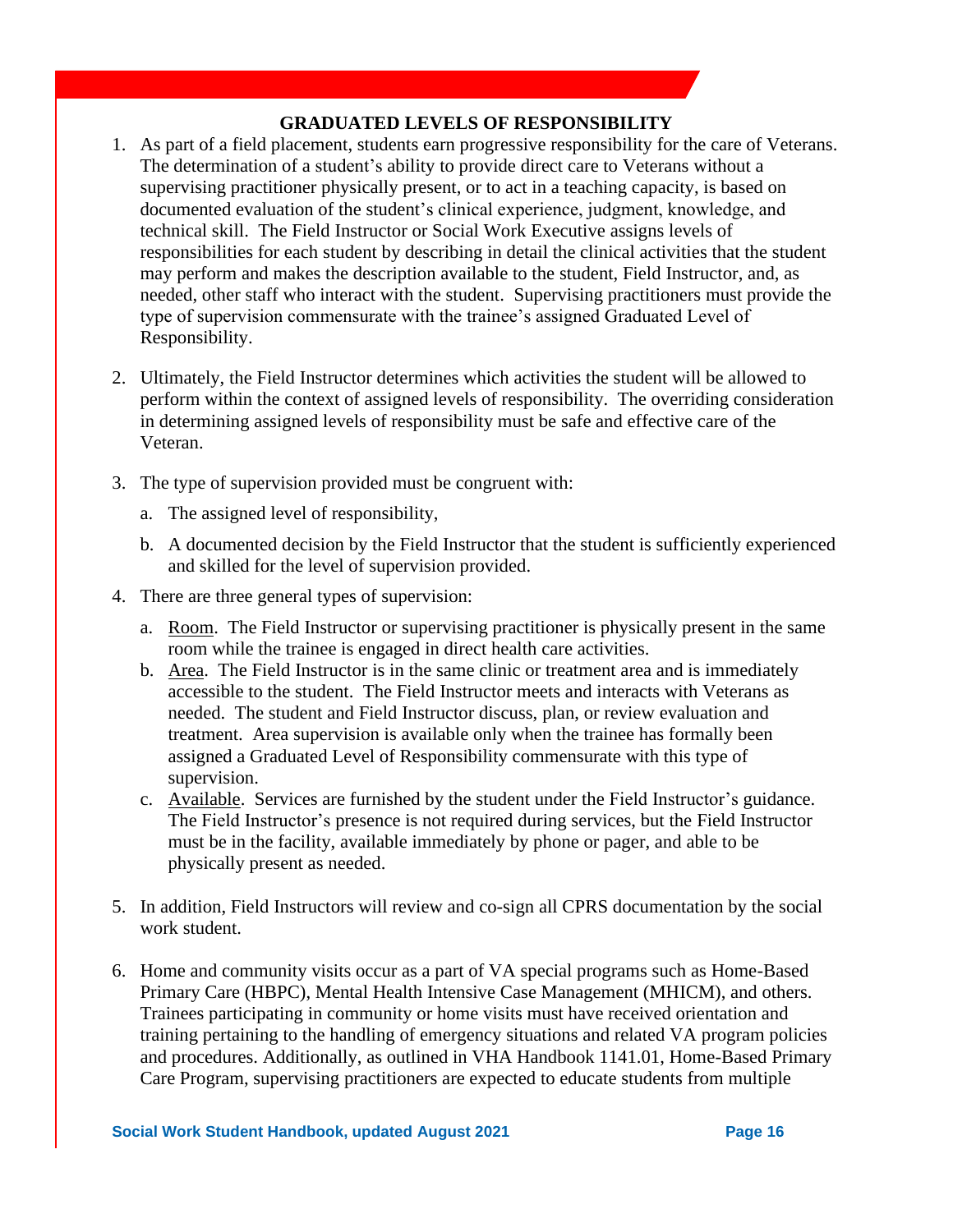associated health disciplines about the challenges of delivering health care to Veterans in their homes and communities.

- a. Trainees with less experience may participate in home visits only when accompanied by a supervising practitioner. The trainee may participate in a home visit without a supervisor present only when the trainee has demonstrated the requisite skills and expertise to function without a supervisor immediately present and after being granted the appropriate graduated level of responsibility.
- b. Although the supervising practitioner is not required to accompany trainees with more advanced knowledge, skills, and abilities on the home visit (assuming an acceptable, documented level of graduated responsibility), the supervising practitioner must be readily available at an agreed upon, identifiable phone number for the duration of the time the trainee is making home visits. Following a home visit, the supervising practitioner must discuss each case with the trainee. If at any time a trainee feels his or her personal safety is compromised, the supervising practitioner must be notified and local procedures must be followed. NOTE: Any of the three forms of documentation referenced in paragraph 6.a.(1) may be used to record this supervisory interaction.
- c. A trainee may also participate in a home or community visit without the identified supervisor's presence if accompanied by a provider from the same or another discipline that is credentialed or privileged to provide care in the case of an urgent or emergent event.

# Group Supervision **\_\_\_\_\_\_\_\_\_\_\_\_\_\_\_\_\_\_\_\_\_\_\_\_\_\_\_\_**

The Social Work Students will be offered group supervision with a licensed social worker, a member of the Social Work Student Education Committee. Group supervision will be held every Thursday from 1 pm- 2 pm. Location of group supervision will be determined by facilitator.

# **Group Didactics \_\_\_\_\_\_\_\_\_\_\_\_\_\_\_\_\_\_\_\_\_\_\_\_\_\_\_\_\_\_\_\_\_\_\_\_\_\_\_\_\_\_\_\_\_\_\_\_\_\_\_\_\_\_\_\_\_\_\_\_\_\_\_\_\_\_\_\_\_\_\_\_\_\_\_\_\_\_\_\_\_\_\_\_\_\_\_\_\_\_\_\_\_\_\_\_**

Social Work students will have the opportunity to participate in group didactics. Didactics will meet Thursdays from 2 pm  $-$  3 pm; with the exception of the first Thursday of the month, in which the didactic will be from 1 pm -3 pm. Location of group didactics will be determined by facilitator. For more information speak with your Field Instructor and refer to the didactic schedule.

Students are also able to register for any scheduled trainings sponsored by the St. Cloud VA HCS Social Work Education Committee.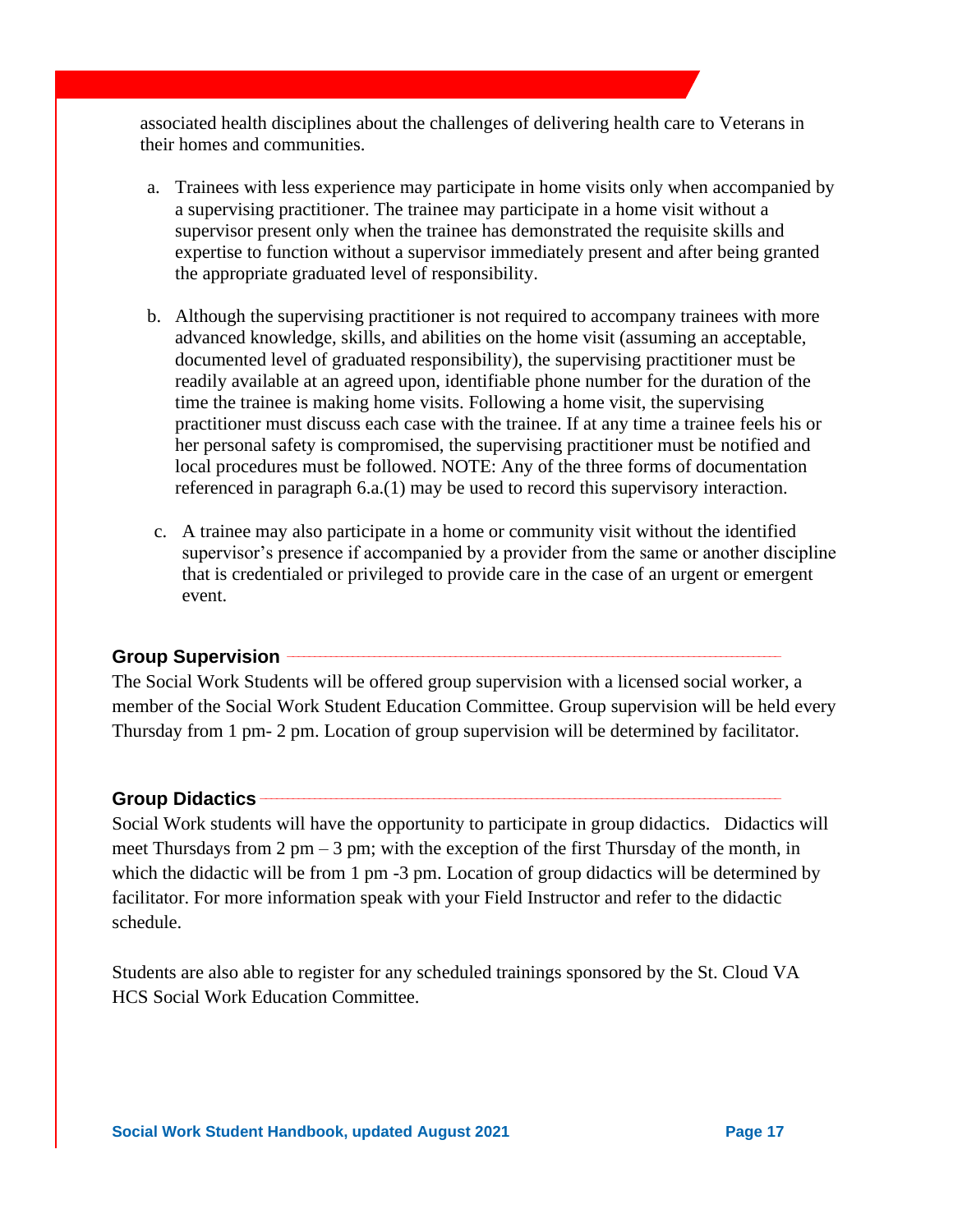## **Research Projects \_\_\_\_\_\_\_\_\_\_\_\_\_\_\_\_\_\_\_\_\_\_\_\_\_\_\_\_\_\_\_\_\_\_\_\_\_\_\_\_\_\_\_\_\_\_\_\_\_\_\_\_\_\_\_\_\_\_\_\_\_\_\_\_\_\_\_\_\_\_\_\_\_\_\_\_\_\_\_\_\_\_\_\_\_\_**

St. Cloud VA HCS has offered students a variety of opportunities to conduct research projects at our local facility. The Research Program at the St. Cloud VA HCS requires that a full-time VA employee serve as Principal Investigator (PI) and mentor for the student. All research projects must go through an application process, approval by the local Research and Development (R&D) Committee, and approval by the Minneapolis Institutional Review Board (IRB). The student's university of study likely also requires separate approval by the University IRB. The approval process can be a lengthy (and often daunting) process. If you wish to do research here, don't be discouraged: Just begin the process immediately and contact the Research Program Coordinator for more information. Students in areas of social work, nursing, and psychology have recently completed projects through St. Cloud VA HCS.

### **Evaluations** –

You and your FI will follow your school's requirements for the timing and format of evaluations. Typically, this is at one month, midyear, and end of year. Your Faculty Field Advisor may meet individually and/or conjointly with you and your FI one to two times a year.

Additionally, you will be asked for feedback about the Student program one to two times a year in different formats – changes are made every year, so please provide your candid feedback! IMPORTANT: Evaluation and learning is an ongoing process. Please address concerns or needs directly and immediately so they can be resolved.

## Learners' Perception Survey —

At the conclusion of the practicum year, each student will be asked to complete an online survey regarding his or her learning experience at the VA. Please take the time and complete the survey as thoroughly as possible. You will also be asked to complete a local program evaluation. The data compiled from the results are very important for shaping our program to meet the needs of future student learners within our facility. The Learners' Perception Survey is voluntary and anonymous, and the data is analyzed in order to improve training at the local and national levels. The link to take LPS is [https://www.va.gov/oaa/surveys/default.asp.](https://www.va.gov/oaa/surveys/default.asp)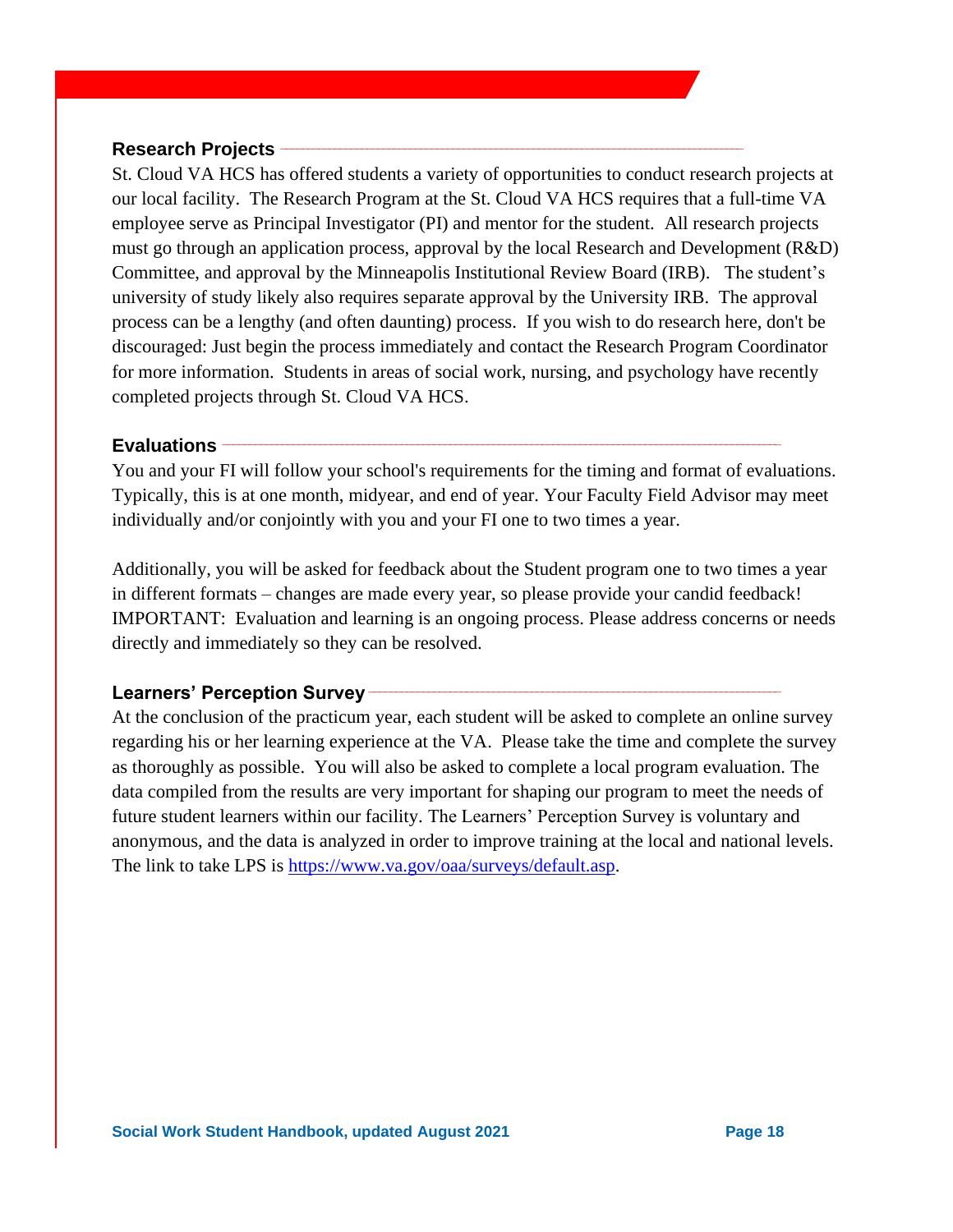# Clinical Requirements

## Documentation

Clinical documentation is a major part of your learning during your field placement. There is an art to writing good clinical notes. Seek feedback and review lots of different kinds of medical notes to understand the tone and information required. Social workers use a SOAP note format: Subjective, Objective, Assessment and Plan. Or you may use the format or template provided by your Field Instructor.

#### SW Documentation



Purpose of Documentation is to:

- Share information with and communicate to other medical staff in order to promote interdisciplinary communication, collaboration and coordination of care.
- Document professional work and show value of social work interventions and goals.
- Serve as the basis for continuity of care as part of the treatment plan for the Veteran.
- Facilitate quality assurance as a permanent part of the medical record.
- Serve as risk management and malpractice protection by protecting the legal interest of the patient, the Health Care System and the responsible social worker by providing for the recall of important information about a Veteran at a future time.
- Provide documentary evidence of the Social Work assessment, treatment planning, therapeutic interventions and outcomes.
- Provide a basis for planning social work interventions and for ensuring continuity in the provision of care and evaluation of Veteran's condition.
- Measure and evaluate our performance and assure quality care through performance improvement activities and utilization review.
- Assist in continuing education and research.

# If it is not documented, it did not happen!

Tips for Medical Record Documentation:

- Documentation is an important professional representation of you as a clinician to other members of the interdisciplinary team.
- Organize what you want to say before you begin writing.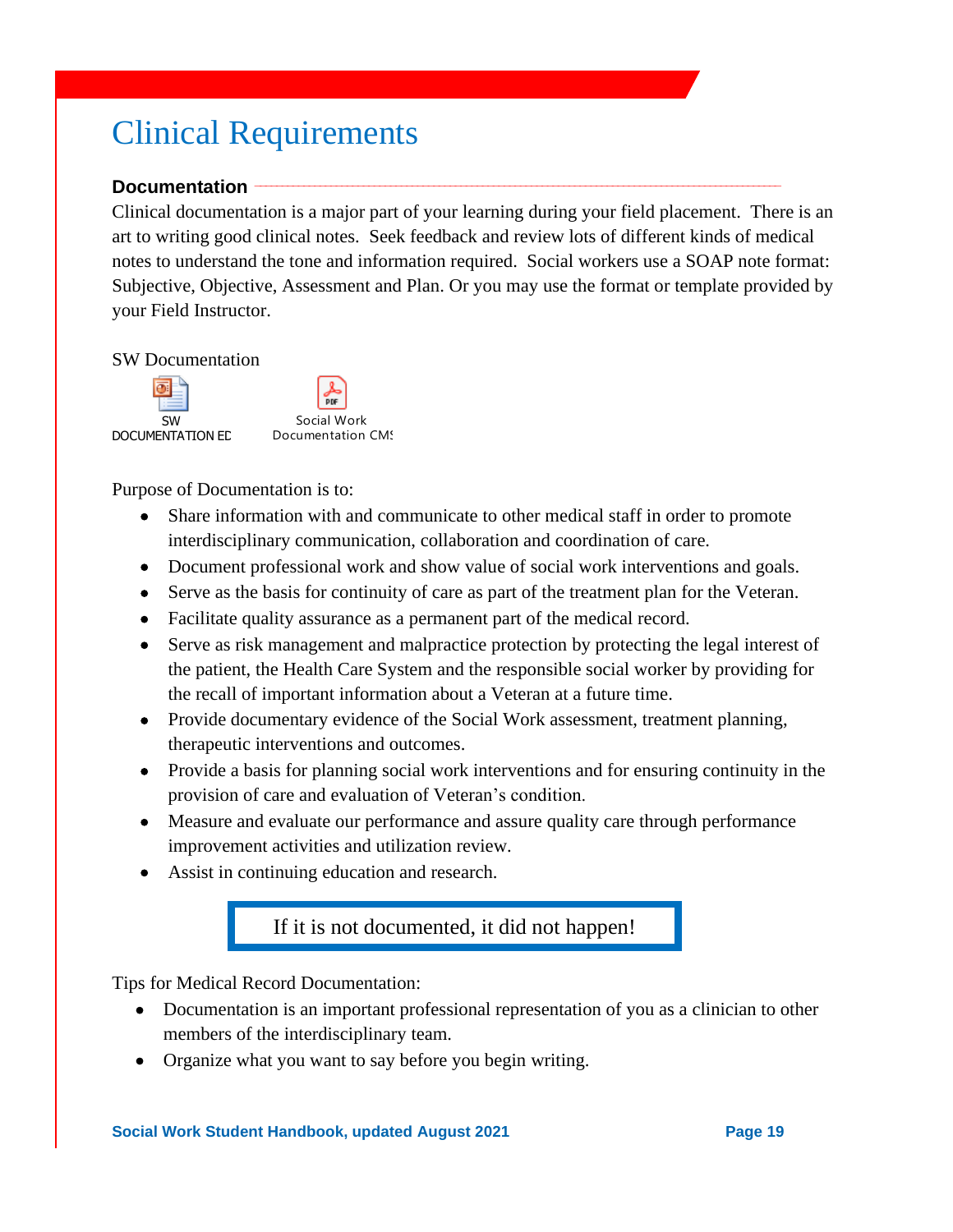- Documentation should be grammatically correct and contain no spelling errors (use spell check).
- Provide relevant information in appropriate detail. Be concise, but ensure the documentation provides sufficient detail to show your application of professional knowledge, interventions and judgment is consistent with the clinical practice standards of the Social Work profession.
- Do not use personal pronouns or first names. Refer to the Veteran as "Mr. Smith", "Veteran", or "patient". Refer to yourself in the third person as "social worker" (Ask Supervisor preference)
- When referring to contacts with community agencies, provide the name of the person with whom you spoke, his/her title and phone number.
- Use relevant direct quotes from the Veteran and/or family.
- Documenting profanity requires making a clinical judgment whether the profanity is relevant to the Veteran's assessment and treatment. If may be clinically necessary to document the profanity in quotations, especially when it involves threats of harm to self or other or evidences the extreme nature of the Veteran's feelings. Other times, it may be sufficient to reference that a Veteran expressed a statement using profanity or vulgarity.
- Make a distinction between facts, observations, and assessment.
- Document as if the Veteran, family, or legal representative will one day read the medical record.
- Your CPRS Signature Block should identify you as "Social Work Student"
- The note must include a statement about clinical supervision. Check with your FI for the terminology to be used.

A Good Note:

- Provides relevant information with appropriate details. Is organized with appropriate headings and logical progression.
- Distinguishes between facts, observations, hard data, and opinions.
- Is thoughtful, reflects application of professional knowledge, skills, and judgment.
- Is appropriately concise.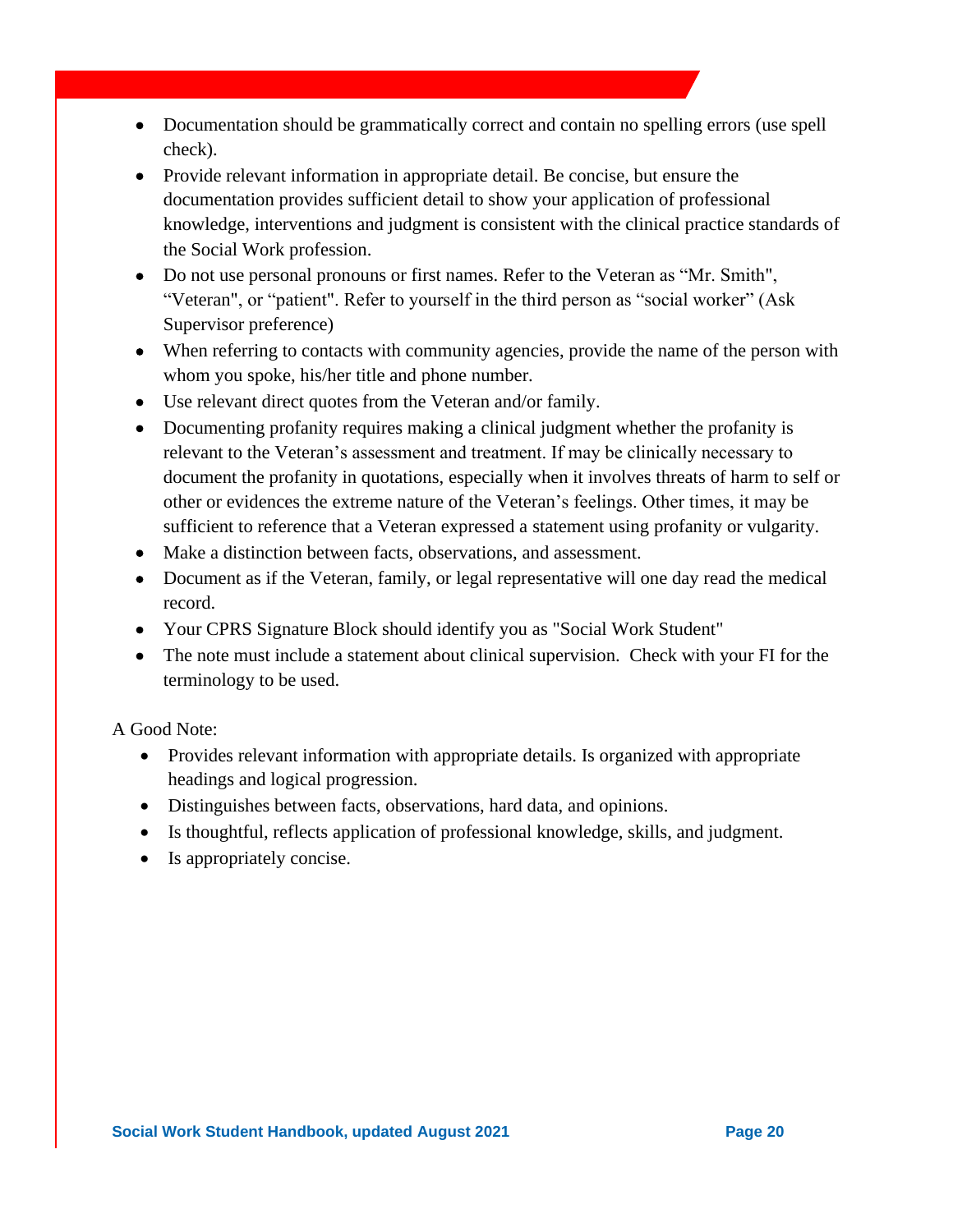Rules for CPRS:

- Do not copy and paste other notes as if it is your note. If you need to copy information, attribute to the source. NEVER copy a signature block.
- Do not print out notes and give to the Veteran or send out. Patients and their designees must go through Release of Information, see below.
- Verify information to make sure it is correct.
- Only use approved abbreviations and acronyms: [Reference](http://vaww1.va.gov/acronyms/)
- Meet time requirements for your service line.

# **What Does Not Belong in CPRS:**

- Criticism or judgment, either stated or implied, of other health care providers, the VA health care system, or Veterans. Veteran's criticism of his/her treatment or the VA health care system may be referenced in general terms when it is relevant.
- Documentation that reads like, or is, a process recording, such as "He said..., I said..."
- Personal opinions of the clinician and conclusions that are unsupported by the stated facts.
- Reference to any other written information, such as email or Incident Report
- Performance improvement information
- Regional Counsel decisions/opinions and legal advisement regarding a Veteran.

## PRIVACY

HIPPA is a law which protects patient sensitive information in medical records.

The Privacy Act is a law that governs how government agencies must maintain and can disclose records which contain individual identifying information.

Things to Remember:

Protect Confidentiality: What you hear, you cannot talk about

- If you are ever in doubt, do not give it out! Seek supervision.
- Do not discuss anything about a patient with ANYBODY unless you are sure it is permissible by law.
- DO NOT leave Veteran identifiers (name, DOB, SSN) unattended. Logs, loose papers, notes must be safeguarded and/or put in locked shred bins. Do not use identifying information in process recordings, case studies/presentations, or coursework.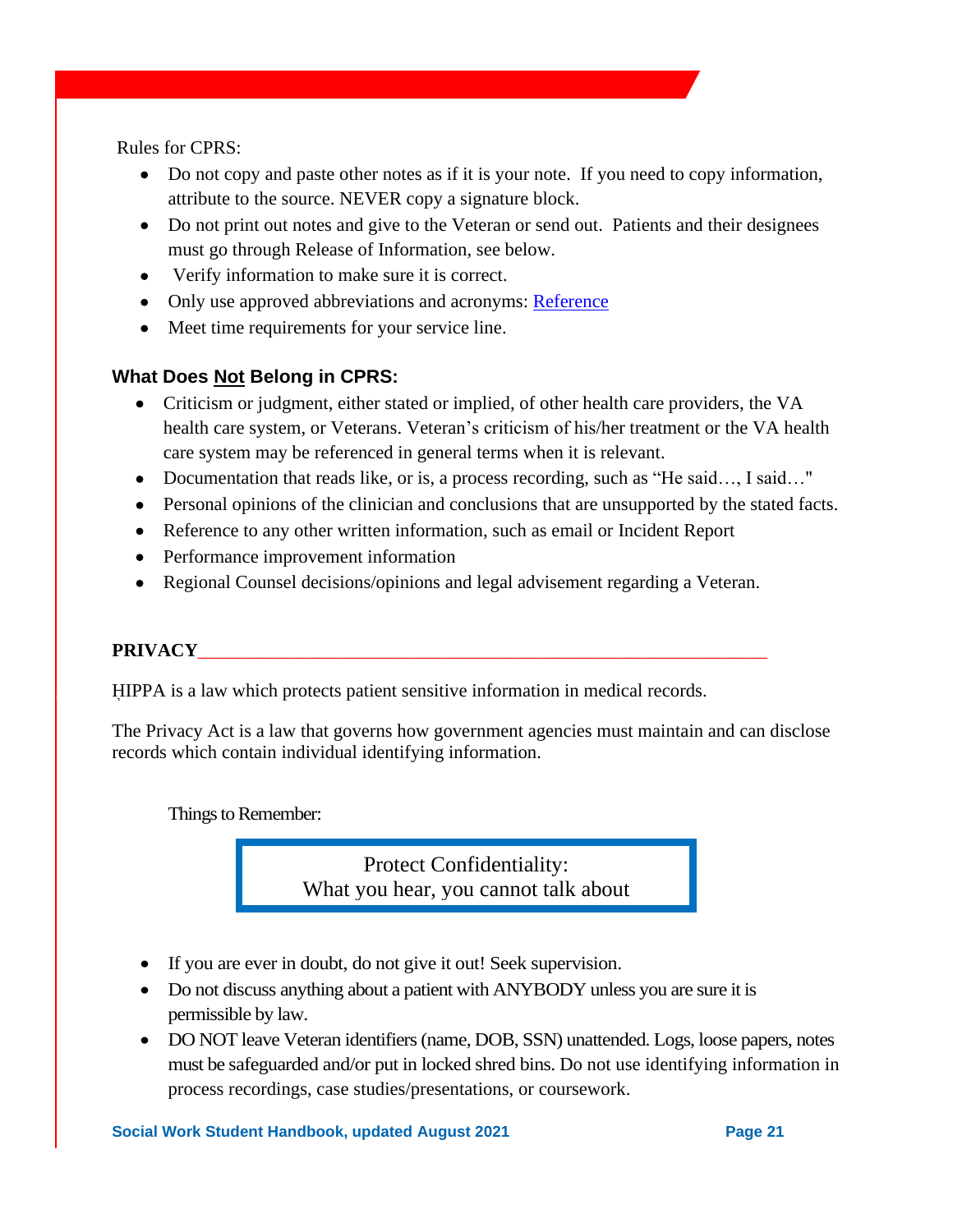• Every employee/student is bound by the Privacy Act and HIPPA, which carry fines if not adhered to.

## Keeping Government Records  $-$

Federal Records are much more than Patient Records. Believe it or not, MOST of what you do for work is an official record:

## **Keeping records for the amount of time required is just as important as getting rid of records when they are past due, for space and legal reasons.**

It's law. All Federal agencies are required to have schedules of records, regardless of formats. Destroying or removing records without authorization can result in criminal penalties.

## **Information Security \_\_\_\_\_\_\_\_\_\_\_\_\_\_\_\_\_\_\_\_\_\_\_\_\_\_\_\_\_\_\_\_\_\_\_\_\_\_\_\_\_\_\_\_\_\_**

The VA is a potential target for cyber threats by criminals who seek to exploit Veteran information. At VA, the mishandling of health-related personally identifiable information (PII) can lead to inappropriate exposure or loss of Veteran data. It is important in caring for Veterans that we protect their sensitive information as if it were our own. Check the links below for the Information Security Officers (ISO) and more information.

[Reference:](https://dvagov.sharepoint.com/sites/SECVHASTCr/InformationSecurity/default.aspx) Information Security

## **Release of Information** \_\_\_\_\_\_\_\_\_\_\_\_\_\_\_\_\_\_\_\_\_\_\_\_\_\_\_\_\_\_\_\_\_\_\_\_\_\_\_\_\_\_\_\_\_\_\_\_\_\_\_

If a Veteran needs a statement or progress note, he/she needs to sign a "Request for and Consent to Release". This form must specifically state what information he/she is requesting. Only the Release of Information office can give Veterans a copy of their medical record. At the St. Cloud VA HCS, Release of Information is located at Building 29.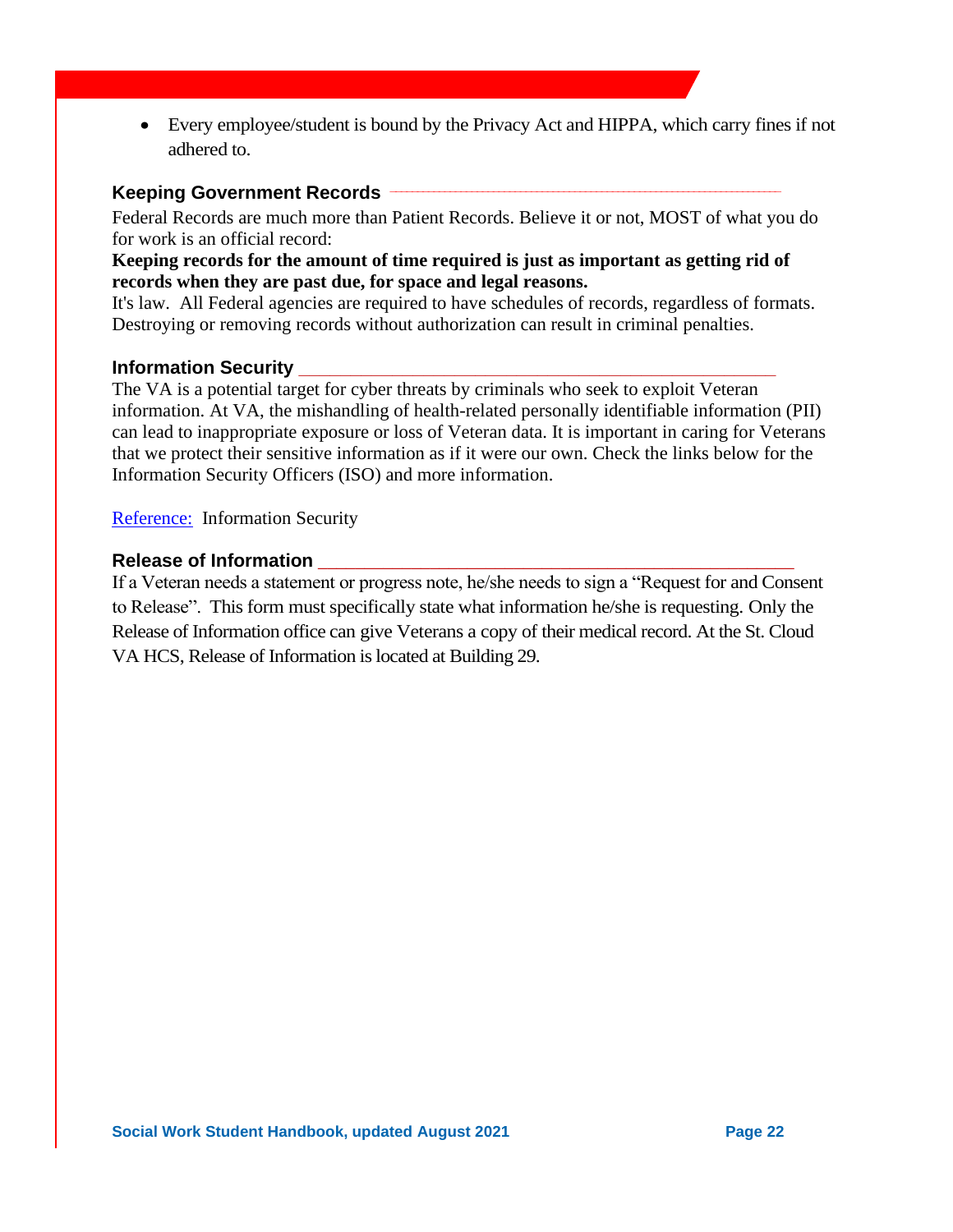# **Email Confidentiality-**

There are two types of VA email. Please know the privacy limitations of each:

- 1. Outlook is not secure unless you are sending an encrypted email. Email correspondence is not allowed with Veterans, caregivers, or families, as it is not secure. If a Veteran emails you, please contact him/her by phone and explain you cannot correspond by email. Do not copy quotes from any email in the medical record.
- 2. VistA Is secure, though harder to use, and is only internal to VA employees. Do not put identifying information in the subject line, but you may use private information in the text of the message. VISTA GUI provides an interface to make VISTA look more like Outlook, but please do not use the Global Address function to send messages.

Consider adding a confidentiality statement to your email such as:

Confidentiality Note: This e-mail is intended only for the person or entity to which it is addressed, and may contain information that is privileged, confidential, or otherwise protected from disclosure. Dissemination, distribution, or copying of this e-mail or the information herein by anyone other than the intended recipient is prohibited. If you have received this e-mail in error, please notify the sender by reply e-mail and destroy the original message and all copies.

Fax: Use only approved VA Fax forms with a confidentiality statement when faxing for official business.

# **Mandatory Reporting \_\_\_\_\_\_\_\_\_\_\_\_\_\_\_\_\_\_\_\_\_\_\_\_\_\_\_\_\_\_\_\_\_\_\_\_\_\_\_\_\_\_\_\_\_\_\_\_\_\_\_\_\_\_\_\_\_\_\_\_\_\_\_\_\_\_\_\_\_\_\_\_\_\_\_\_\_\_\_\_\_\_\_\_\_\_\_**

As a VA student, you are a mandatory reporter! Review the policies-you must get consultation/supervision, and know when and how to report suspected abuse or neglect. Definitions can be located in the HCSM CD11-55.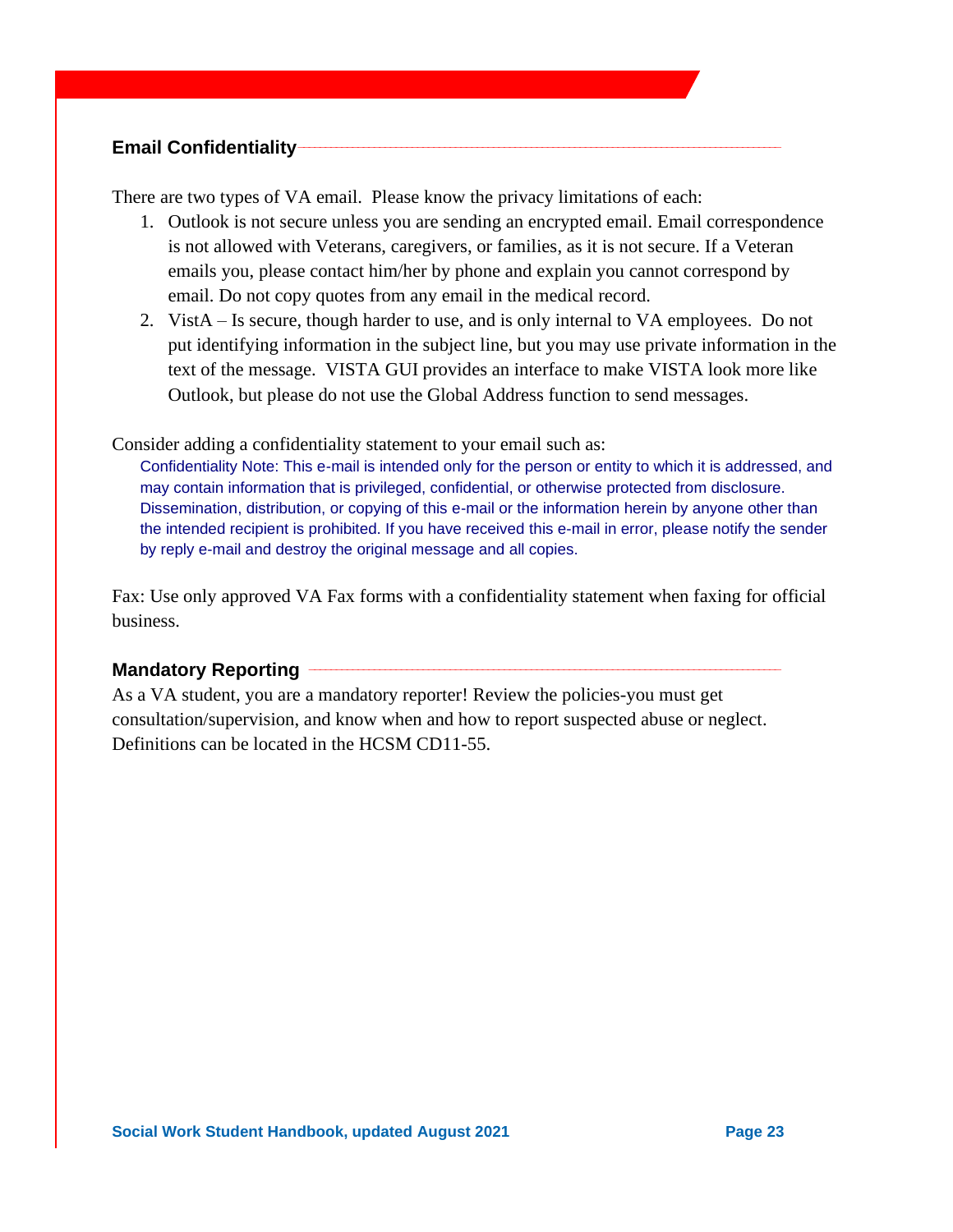# **Logistics**

# **Time and Leave**

Students work in their practice setting each day of their planned schedule. Schedules, or "tour of duty," will be worked out with your Field Instructor (FI) based on your 15-20 weekly hours. As with all field placements, especially paid ones, you are responsible for completing the required hours based on both your school's requirements and the VA work schedule. When you are unable to report to the field placement due to illness or an emergency reason, notify your FI (or designee) as soon as possible. Generally, time lost due to illness or other than scheduled semester breaks will need to be made-up.

Social Work students who receive a stipend are considered a Temporary Part-Time Appointment and will accrue annual and sick leave. Students will receive 1 hour AL/SL for each 20 hours they work.

Students who do not receive a stipend are considered Without Compensation (WOC) and follow guidelines provided by the St. Cloud VA HCS Education Department.

Students will receive time off for federal holidays. It is important that you account for these days off with your School of Social Work to ensure you complete your required hours by the end date of the semester.

Students may be asked by their School of Social Work to attend various education and training opportunities throughout the school year. Should these events take place during clinical hours that the student would normally be at the VAHCS, Students may attend these events and trainings, however will be asked to utilize Annual Leave on those days. The St. Cloud VA HCS will not count these hours towards clinical hours for their internship.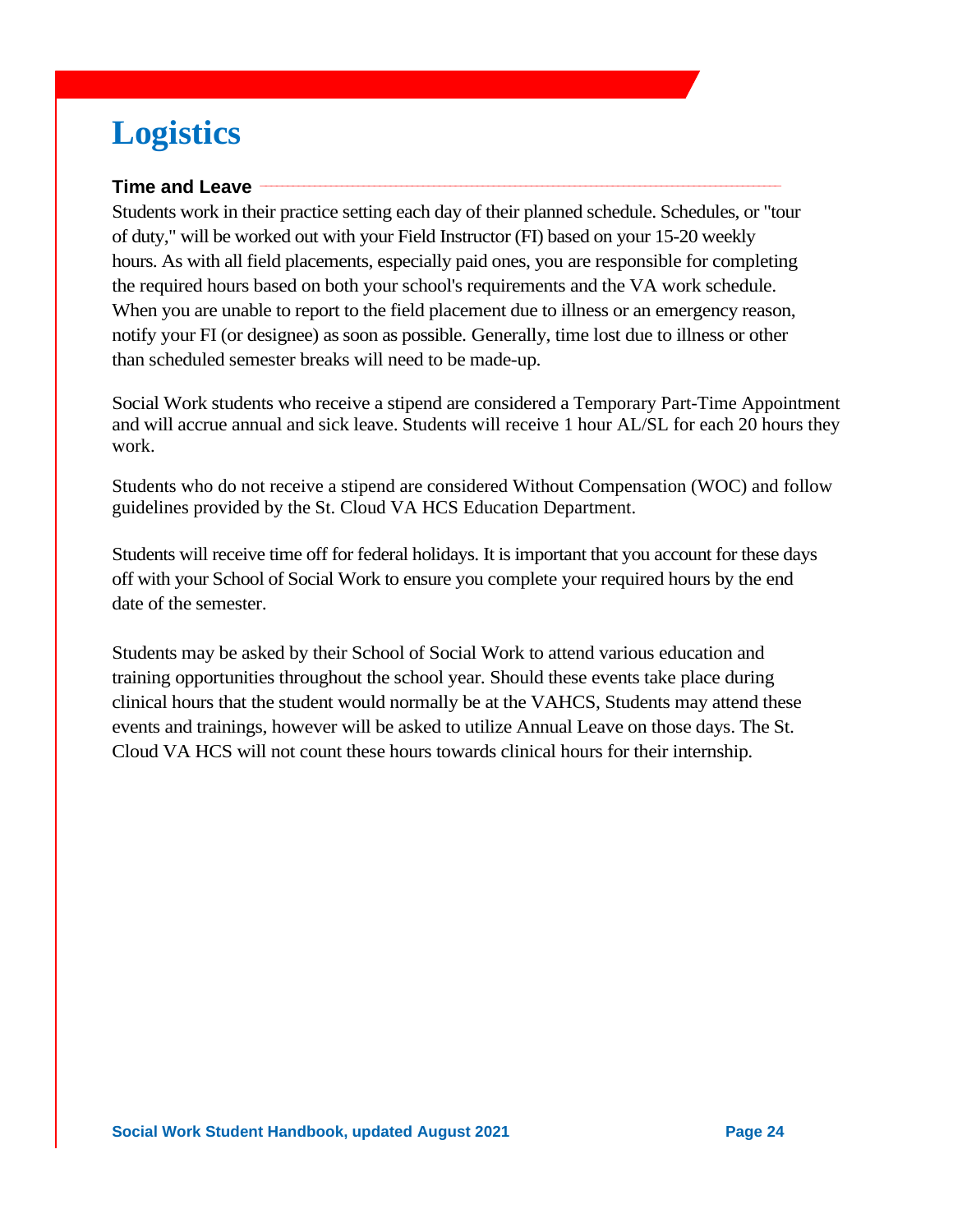The following are yearly federal holidays, days off may vary depending on day of week:

| <b>Date</b>                  | <b>Holiday</b>                      |
|------------------------------|-------------------------------------|
| Friday, December 31, 2021*   | <b>New Year's Day</b>               |
| <b>Monday, January 17</b>    | Birthday of Martin Luther King, Jr. |
| Monday, February 21**        | <b>Washington's Birthday</b>        |
| Monday, May 30               | <b>Memorial Day</b>                 |
| Monday, July 4               | <b>Independence Day</b>             |
| <b>Monday, September 5</b>   | <b>Labor Day</b>                    |
| Monday, October 10           | <b>Columbus Day</b>                 |
| Friday, November 11          | <b>Veterans Day</b>                 |
| <b>Thursday, November 24</b> | <b>Thanksgiving Day</b>             |
| Monday, December 26***       | <b>Christmas Day</b>                |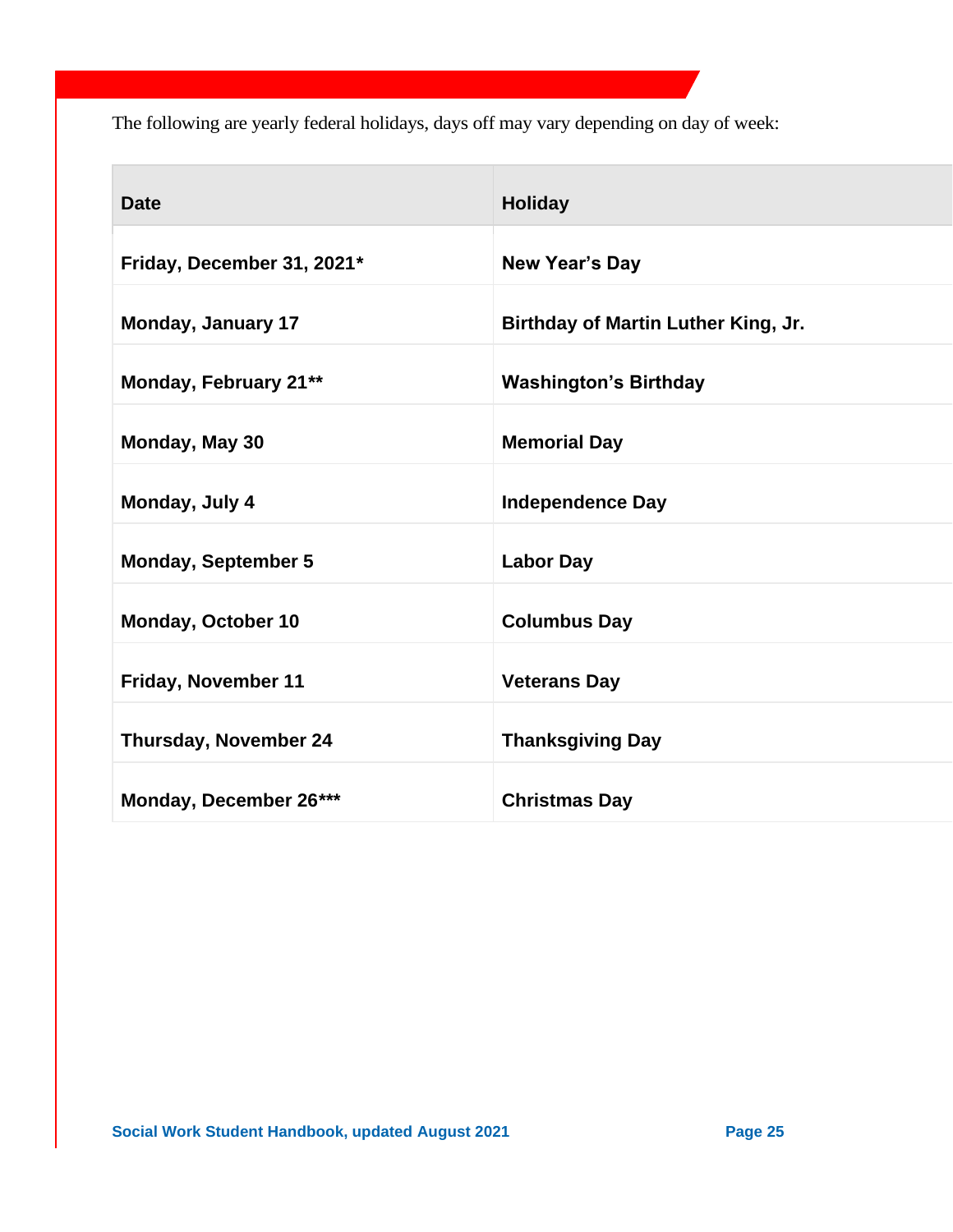### Computer –

There are two systems which you will need to access for documentation. Your workload in Event Capture and/or the clinical encounter are documented in the patient's medical record or **Computerized Patient Record System (CPRS)**. Please see related computer instructions and training for step-by-step instructions for computer use and documentation. **VISTA** is also used for clinical information. You will receive training in the use of these systems, and your field instructor will assist you as needed.

Please be aware of the privacy guidance for computer use. Lock your computer (windows flag + L) or log off (Ctrl +Alt+ Delete) *every time* you leave your computer unattended. **Thumb drives, or any external devices, are not allowed in VA computers.**

**Safeguard your passwords at all times.** NEVER give out your password, leave it in an obvious place, or use someone else's password or code.

#### **Office Space –**

Office space is limited in the St. Cloud VA HCS and Community-based Outpatient Clinics (CBOC). If you do have space, be prepared to share it or hand it over when you are not there. Be respectful of your officemates and neighbors. Be sure to keep your valuables, including cell phones and electronics, locked in a drawer or cabinet. Remember to keep patient information out of sight and locked away, even if your office door is locked.

## **Parking and Public Transportation —**

Please remember that areas designated for visitors or patients are reserved parking areas. Parking in these spaces could result in a *federal citation*. Please park in areas designated for employees only and be sure you have a VHA parking decal.

#### Government Cars

Social work students in community based programs can be authorized to drive government vehicles after completing all requirements. Students will need to view various policies, complete trainings and a physical examination if going to transport Veterans, as well as have a valid driver's license. The FI will determine when the student is able to make community visits without the supervisor present. For a more detailed list and assistance completing these requirements, please speak with your Field Instructor.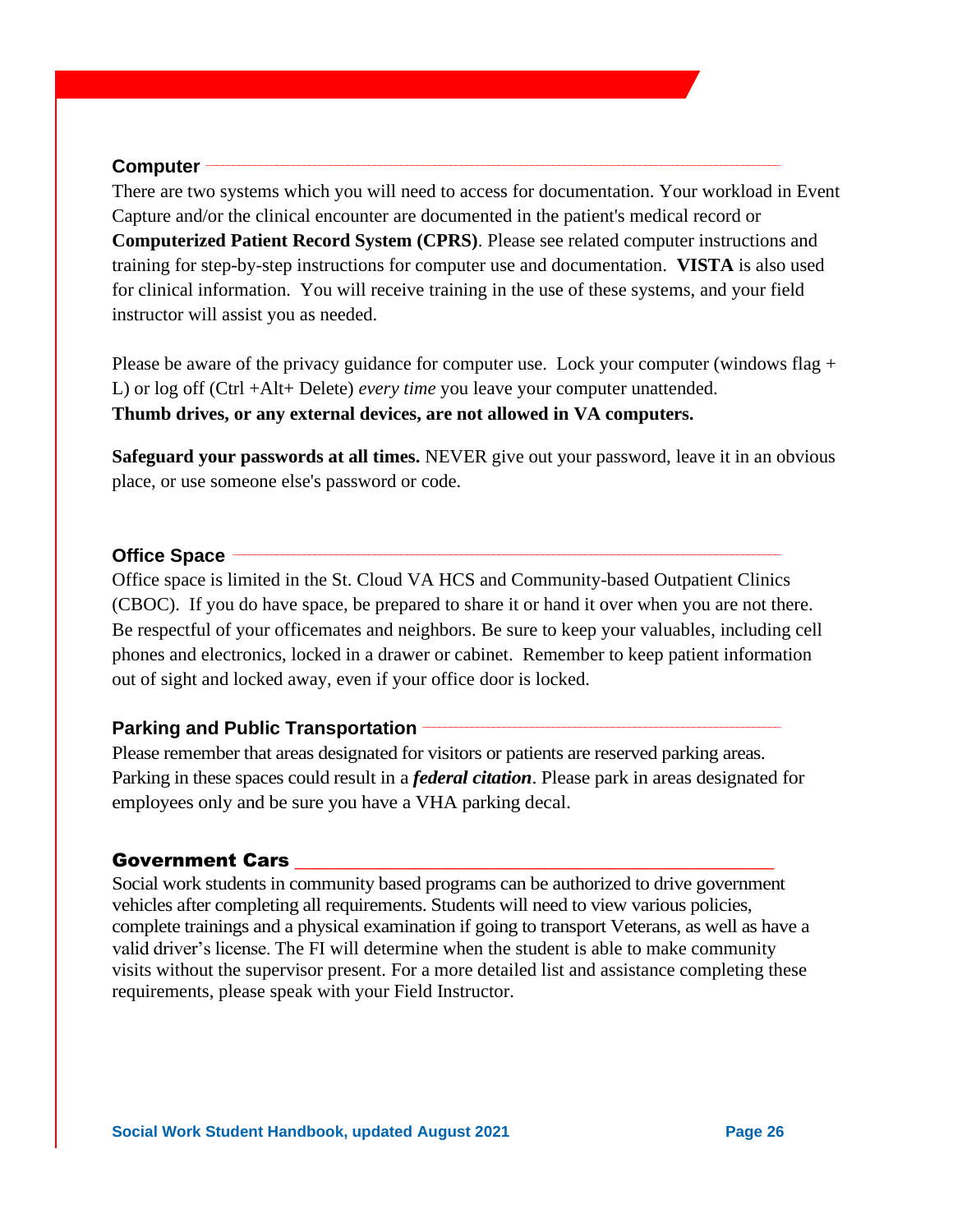## Dress Code -

The VA dress code is business casual, somewhat depending on your area of placement. Use your clinical judgment in deciding what is appropriate, it can be subjective, but your goal is to professionalize your appearance. Open toed shoes should not be worn in medical care areas to reduce risk of spills or contact with toxic substances.

# **VA Employment (After MSW Program) \_\_\_\_\_\_\_\_\_\_\_\_\_\_\_\_\_\_\_\_\_\_\_\_\_\_\_\_\_\_\_\_\_\_\_\_\_\_\_\_\_\_\_\_\_\_\_\_ \_\_\_\_\_\_\_\_\_\_\_\_**

Before you complete your placement, you will attend a meeting to understand how your internship may interact with your eligibility if you seek employment in the VA. In addition, please let your Field Instructor know if you are interested in potential future openings here at the St. Cloud VA Health Care System. Students may not apply directly to internal openings.

Most hiring officials use Performance Based Interviewing (PBI) which asks for examples of direct experience for topics and issues. Familiarize yourself with this style of interviewing and practice your answers.

[Reference:](http://www.va.gov/PBI/index.asp) PBI website. Use your hard-earned VA experience to show your success in the future. Good luck!